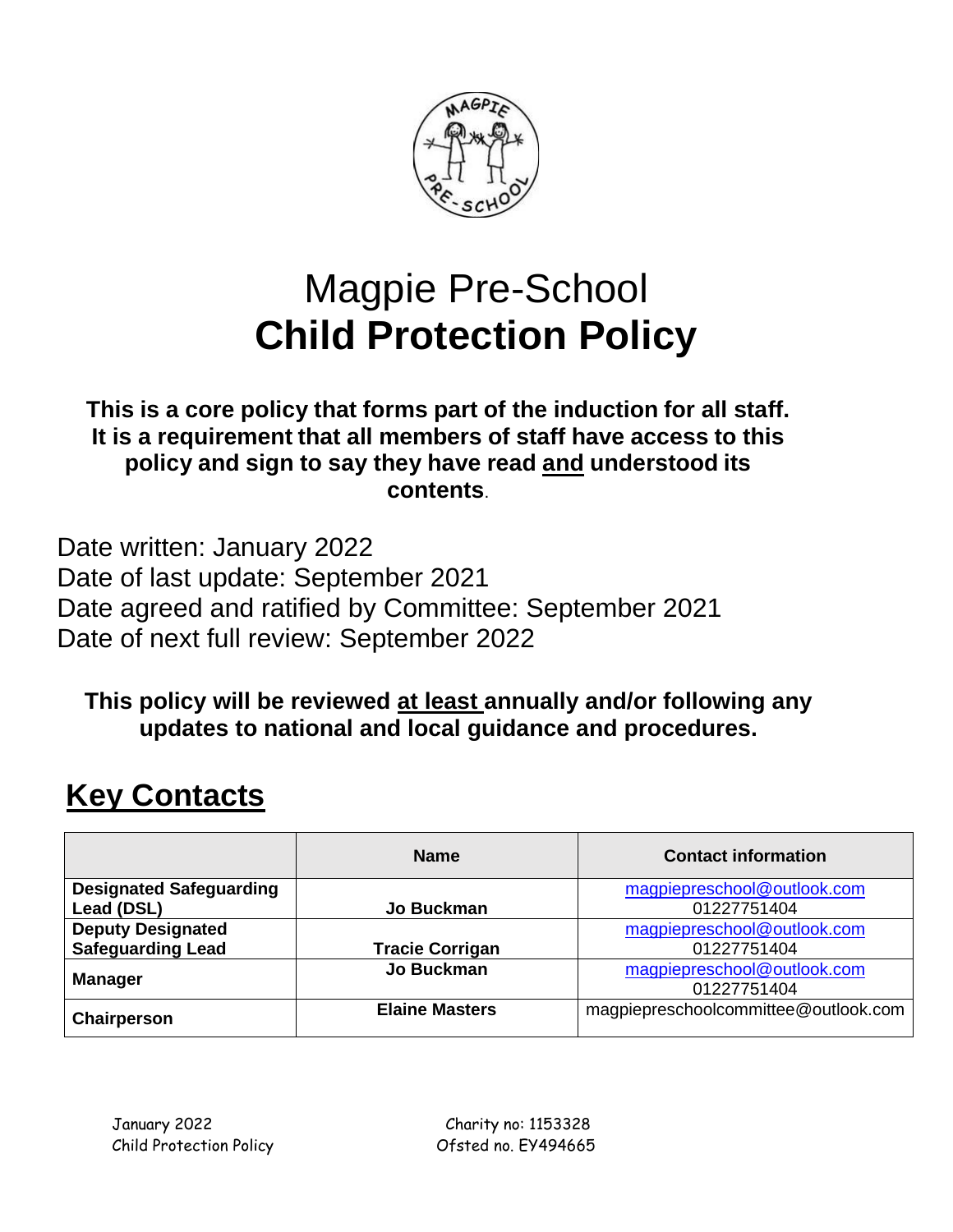# **Contents**

|                                                               | Page |
|---------------------------------------------------------------|------|
|                                                               |      |
| What to do if you have a welfare concern flowchart            | 3    |
|                                                               |      |
| 1. Child Focused Approach to Safeguarding                     | 4    |
| 2. Key Responsibilities                                       |      |
| 3. Child Protection Procedures                                | 9    |
| <b>Specific Safeguarding Issues</b><br>4.                     | 14   |
| Supporting Children Potentially at Greater Risk of Harm<br>5. | 18   |
| 6. Online Safety                                              | 19   |
| <b>Staff Engagement and Expectations</b>                      | 21   |
| 8. Safer Recruitment and Allegations                          | 23   |
| 9. Opportunities to Teach Safeguarding                        | 25   |
| 10. Physical Safety                                           | 25   |
| 11. Local Contacts                                            | 26   |
|                                                               |      |
| Appendix 1: Categories of Abuse                               | 28   |
| Appendix 2: Support Organisations                             | 30   |
|                                                               |      |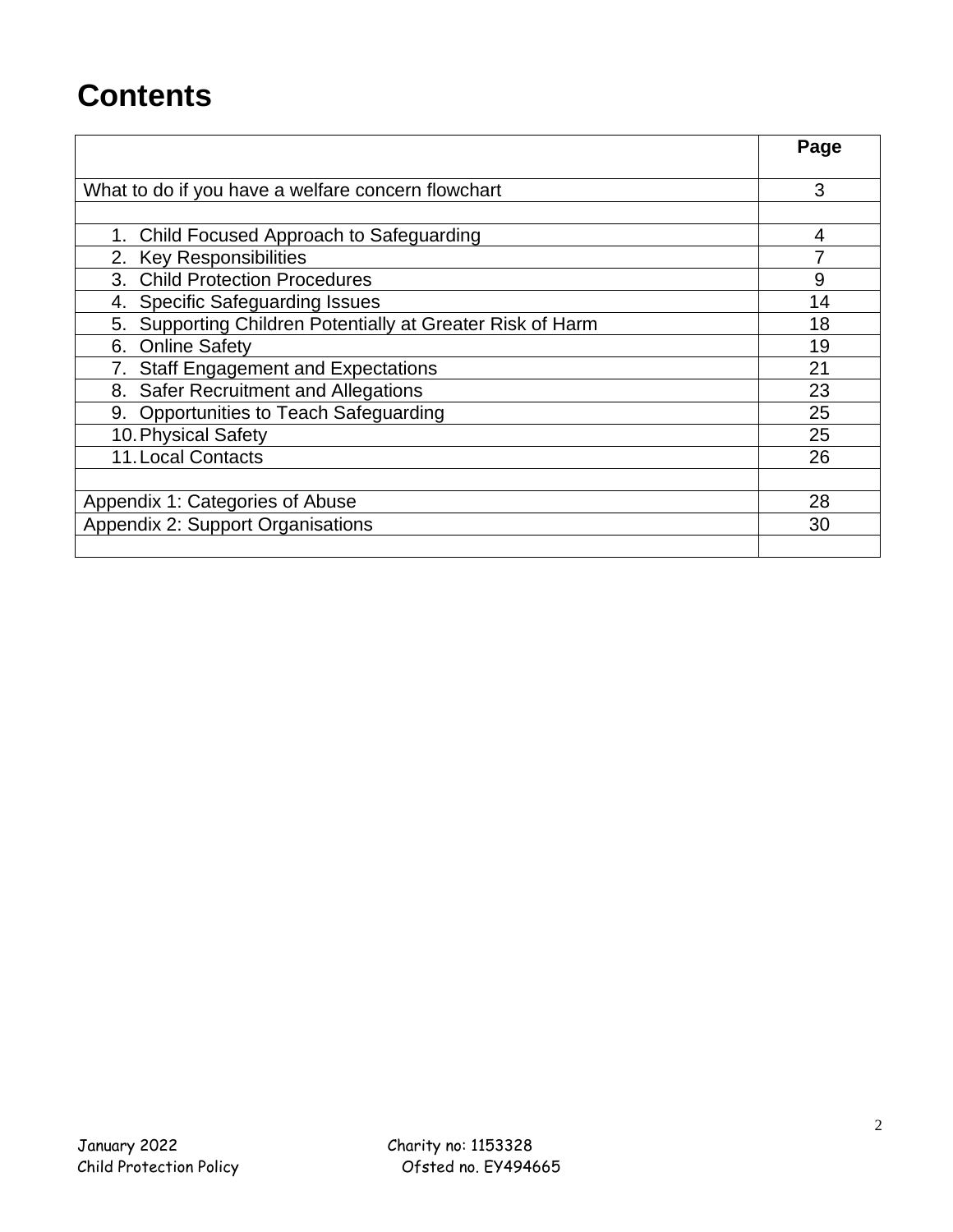# **What to do if you have a welfare concern in Magpie Pre-School**



 $CH<sub>2</sub>$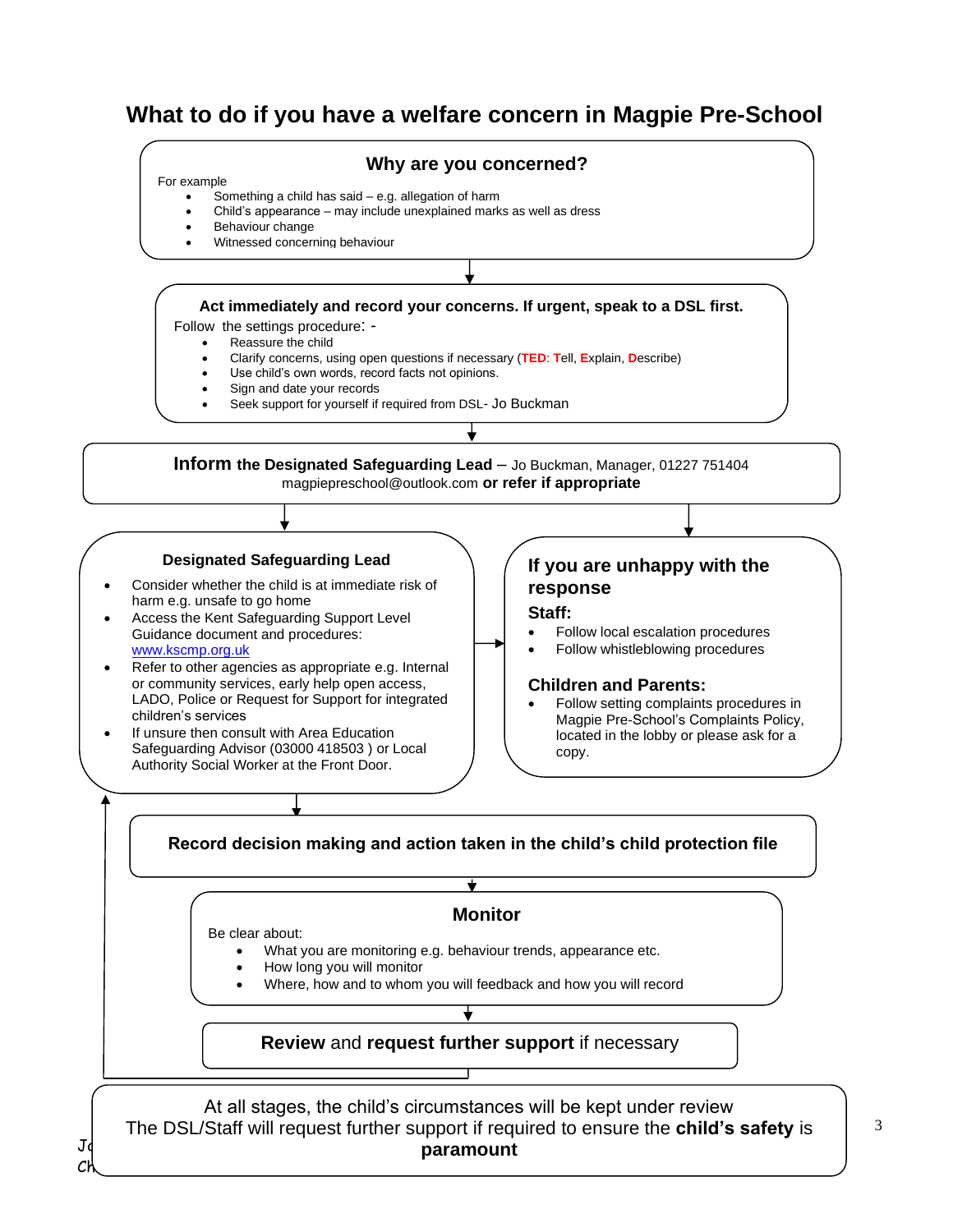# **1. Child Focused Approach to Safeguarding**

'*Every child deserves the best possible start in life and the support that enables them to fulfil their potential. Children develop quickly in the early years and a child's experiences between birth and age five have a major impact on their future life chances. A secure, safe and happy childhood is important in its own right.'* Early Years Foundation Stage (EYFS) 2021

#### **1.1 Introduction**

- The Committee of Magpie Pre-School believe that all those directly involved with our setting have an essential role to play in making it safe and secure. Our setting aims to create the safest environment within which every child can achieve their full potential and we take seriously our responsibility to promote the welfare and safeguard all the children and young people entrusted to our care.
- The staff at Magpie Pre-School recognise our statutory responsibility to safeguard and promote the welfare of all children. Safeguarding is everybody's responsibility and all those directly connected (staff, volunteers, committee, parents, families, and children) are an important part of the wider safeguarding system for children and have an essential role to play in making this community safe and secure.
- The staff at Magpie Pre-School believe that the best interests of children always come first. All children (defined as those up to the age of 18) have a right to be heard and to have their wishes and feelings taken into account and all children regardless of age, gender, ability, culture, race, language, religion or sexual identity, have equal rights to protection.
- Staff working with children at Magpie Pre-School will maintain an attitude of 'it could happen here' where safeguarding is concerned. When concerned about the welfare of a child, staff will always act in the best interests of the child and if any member of our community has a safeguarding concern about any child or adult, they should act and act immediately.
- As part of the safeguarding ethos of the setting we are committed to:
	- o Maintaining children's welfare as our paramount concern
	- o Providing an environment and culture in which children feel safe, secure, valued, and respected, confident to talk openly and sure of being listened to
	- o Developing appropriate and positive relationships between children and the adults that care for them
	- $\circ$  Providing suitable support and guidance so that children have a range of appropriate adults who they feel confident to approach if they are in difficulties
	- $\circ$  Using learning opportunities to increase self-awareness, self-esteem, assertiveness, and decision making. This is so that young children develop a range of contacts and strategies to ensure their own protection and understand the importance of protecting others
	- o Working with parents/carers to build an understanding of the setting's responsibility to ensure the welfare of all children including the need for referral to other agencies in some situations
	- $\circ$  Ensuring all staff have regular and appropriate training (including induction) to enable them to recognise the signs and symptoms of abuse and ensure they are aware of the setting's procedures and reporting mechanisms
	- o Monitoring children who have been identified as 'in need' including the need for protection, keeping confidential records which are stored securely and shared appropriately with other professionals.
	- o Developing effective and supportive liaison with other agencies.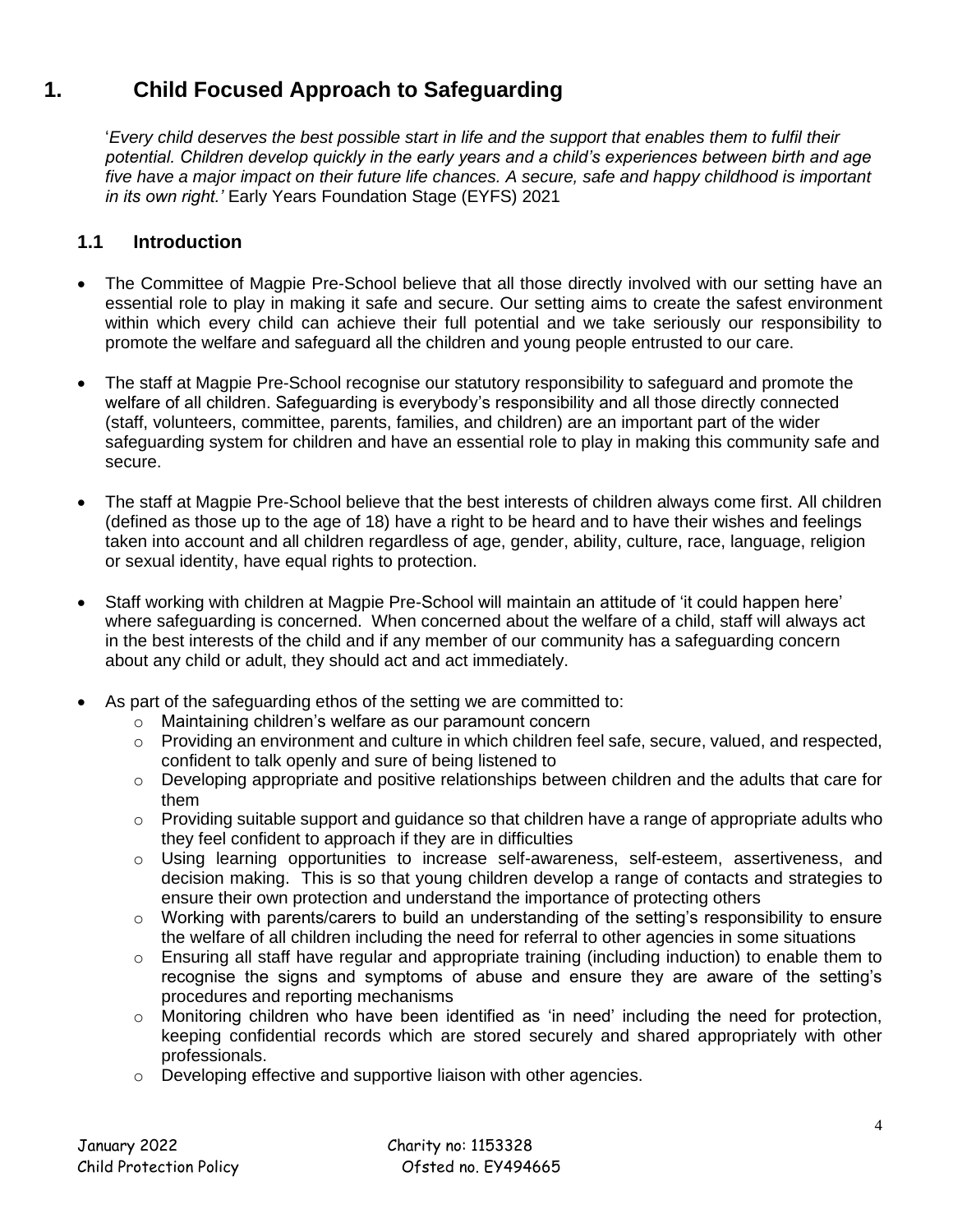- The procedures contained in this policy apply to all staff, including committee members and volunteers.
- The staff at Magpie Pre-School adheres to the Kent Safeguarding Children Multi-Agency Partnership (KSCMP) safeguarding children procedures. The full KSCMP procedures document and additional guidance relating to specific safeguarding issues can be found on the KSCMP website: [www.kscmp.org.uk](http://www.kscmp.org.uk/)

## **1.2 Policy Context**

- This policy has been developed in accordance with the principles established by the Children Acts 1989 and 2004 and has due regard to the related guidance. This includes:
	- o DfE Keeping Children Safe in Education 2021(KCSIE)
	- o Working Together to Safeguard Children 2018 (WTSC)
	- o Ofsted: Education Inspection Framework'
	- o Framework for the Assessment of Children in Need and their Families 2000
	- $\circ$  Kent and Medway Safeguarding Children Procedures (Online [\(kscmp.org.uk\)\)](https://www.kscmp.org.uk/procedures/kent-and-medway-safeguarding-procedures).
	- o Early Years and Foundation Stage Framework 2021 (EYFS)

Details of these guidance are kept in the "Child Protection 2021" folder, on the Desktop located on the Laptop, in the office.

- This policy has been implemented to ensure compliance with section 3, the safeguarding and welfare requirements of the EYFS.
- Magpie Pre-School is currently operating in response to coronavirus (Covid-19), however, our safeguarding principles, remain the same. We will continue to follow government guidance and will amend this policy and our approaches, as necessary.
	- $\circ$  As a result of the Covid-19 pandemic some members of our community may have been exposed to a range of adversity and trauma including bereavement, anxiety and in some cases increased welfare and safeguarding risks. We will work with local services, such as health and the local authority, to ensure necessary support is in place.

## **1.3 Definition of Safeguarding**

- Working Together to Safeguard Children (2018) states that safeguarding and promoting the welfare of children is defined as:
	- o protecting children from maltreatment.
	- o preventing impairment of children's mental and physical health or development.
	- $\circ$  ensuring that children grow up in circumstances consistent with the provision of safe and effective care; and
	- o taking action to enable all children to have the best outcomes.
- It also reminds us that safeguarding **"***is everyone's responsibility" and e*veryone who comes into contact with children and families has a role to play. Everyone should consider wider environmental factors in a child's life that may be a threat to their safety and/or welfare.
- The setting acknowledges that safeguarding includes a wide range of specific issues including (but not limited to):
	- o Abuse and neglect
	- o Bullying, including cyberbullying
	- o Children with family members in prison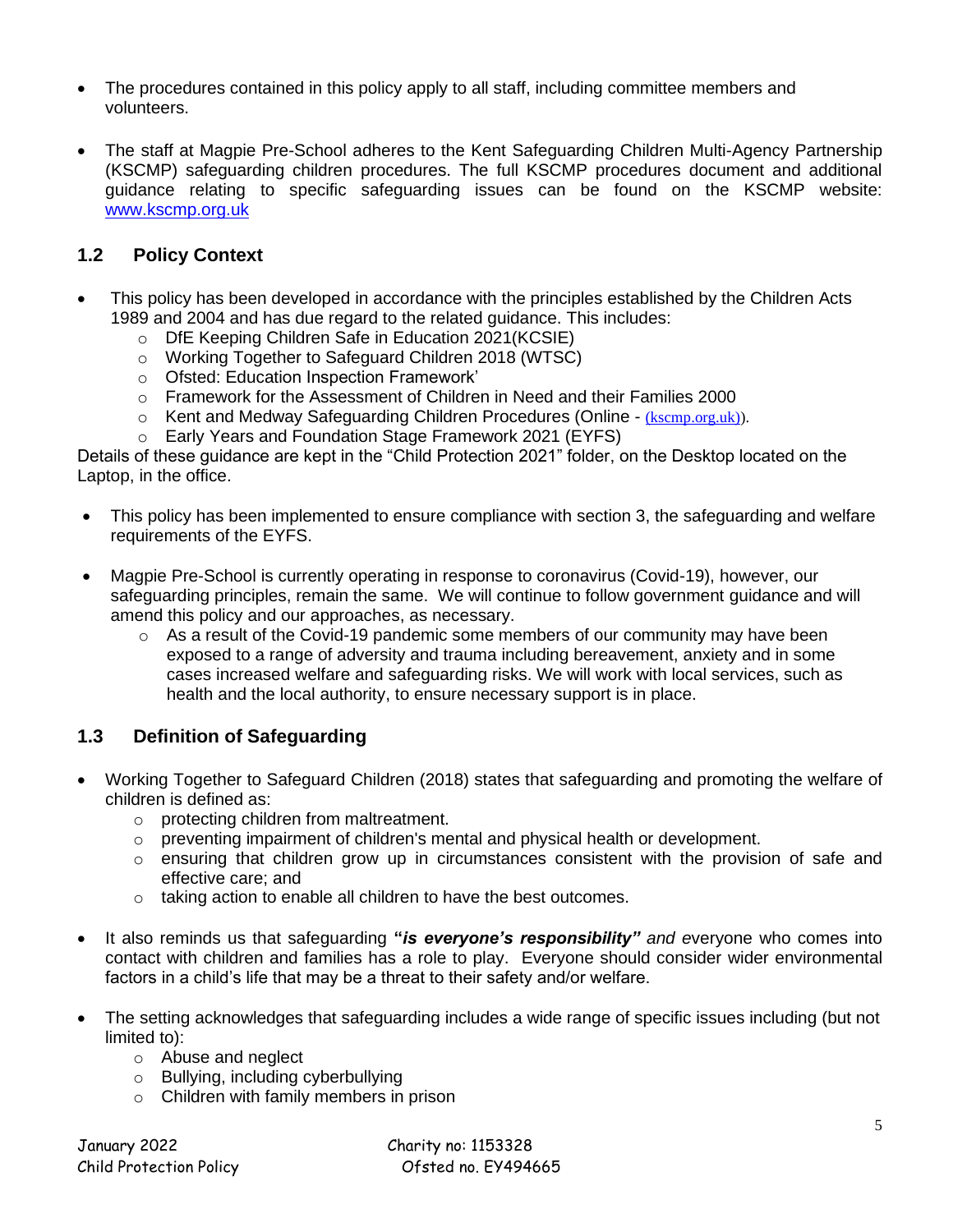- o Children Missing Education (CME)
- o Child missing from home or care
- o Child Sexual Exploitation (CSE)
- o Child Criminal Exploitation (CCE)
- o Contextual safeguarding (risks outside the family home)
- o County lines and gangs
- o Domestic abuse
- o Drugs and alcohol misuse
- o Fabricated or induced illness
- o Faith abuse
- o Gender based abuse and violence against women and girls
- o Hate
- o Homelessness
- o Human trafficking and modern slavery
- o Mental health
- o Nude or semi-nude image sharing, aka youth produced/involved sexual imagery or "Sexting"
- o Online safety
- o Peer on peer abuse
- o Preventing radicalisation and extremism
- o Private fostering
- o Relationship abuse
- o Serious violence
- o Sexual violence and sexual harassment
- $\circ$  So-called 'honour-based' abuse, including Female Genital Mutilation (FGM) and forced marriage
- o Upskirting
- Annex B of ['Keeping Children Safe in Education'](https://www.gov.uk/government/publications/keeping-children-safe-in-education--2) (KCSIE) contains important additional information about specific forms of abuse and safeguarding issues. Staff at the setting who work directly with children will read this annex.
- If staff have any concerns about a child's welfare, they should act on them immediately. They should follow this policy and speak to the Designated Safeguarding Lead (or deputy).

#### **1.4 Related Safeguarding Policies**

- This policy is one of a series of our integrated safeguarding portfolio, and should be read and actioned in conjunction with the policies as listed below:
	- o Behaviour Management
	- o Online Safety
	- o Mobile and smart technology and Social Media
	- o Data protection and information Sharing
	- o Image/Camera use
	- o No Smoking
	- o Nappy Changing and Children's bathrooms/changing areas
	- o Health and safety
	- o Risk assessments (e.g. trips, use of technology, setting reopening)
	- o First aid and accidents (including medicines)
	- o Managing allegations against staff
	- o Behaviour policy/code of conduct for staff, including Acceptable Use of Technology (AUP)
	- o Safer Recruitment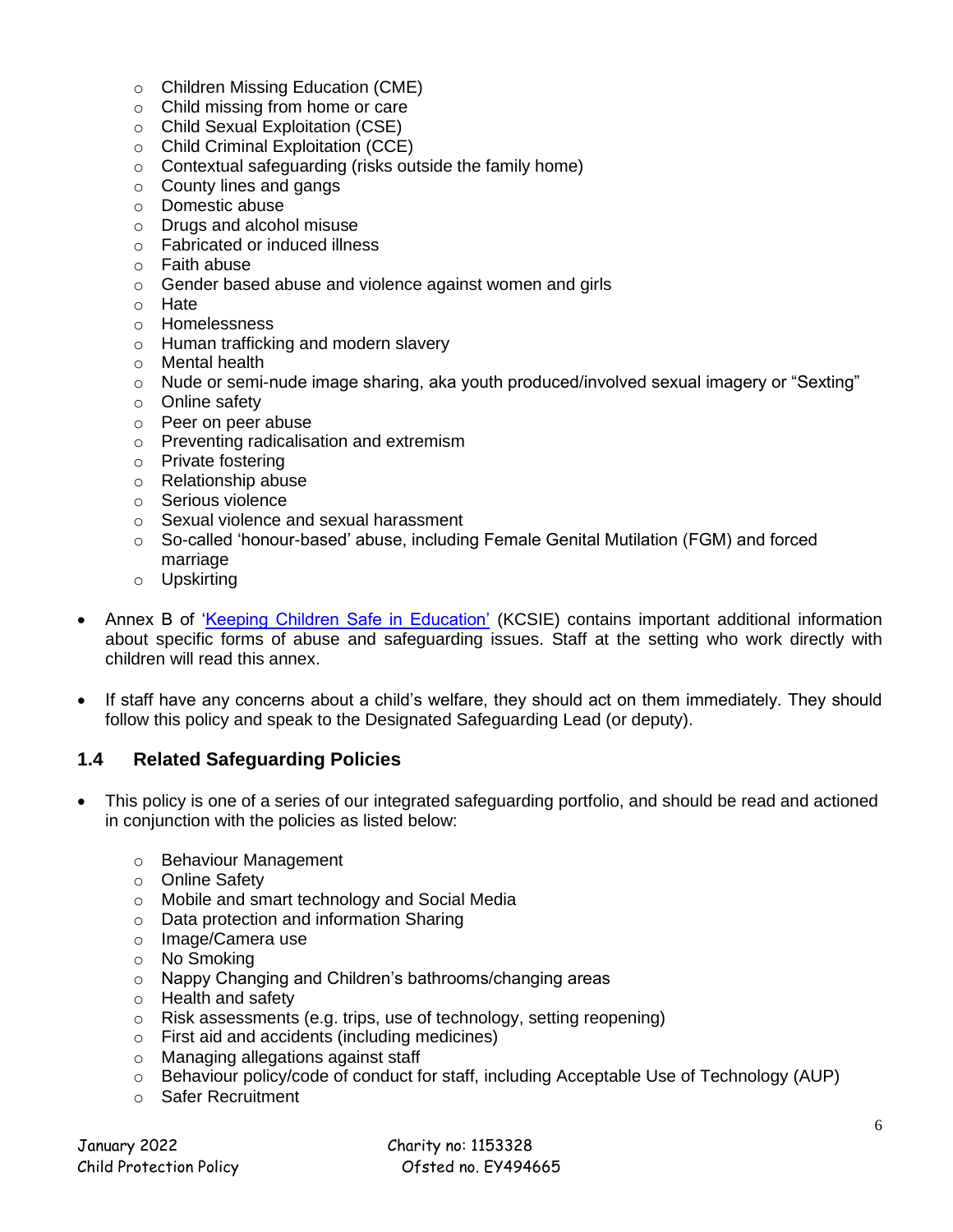- o Whistleblowing
- **Supporting Guidance (to be read and followed alongside this document)**
	- $\circ$  "Guidance for Safer Working Practice for Adults who Work with Children and Young People in Education Settings" - Safer Recruitment Consortium, May 2019.
	- $\circ$  "What to do if you are worried a child is being abused" DfE, March 2015
	- o Early Years Foundation Stage 2021 Welfare Requirements
- These documents can be found in the Child Protection folder, on the Desktop located on the laptop or on the relevant websites, a paper copy is in the Policy Folder in the office, also each staff member has the guidance emailed to their personal email address.

# **1.5 Policy Compliance, Monitoring and Review**

- Magpie Pre-School will review this policy at least annually (as a minimum) and will update it as needed, so that it is kept up to date with safeguarding issues as they emerge and evolve, including lessons learnt. The policy will also be revised following any national or local updates, significant local or national safeguarding events and/or learning, and/or any changes to our own procedures.
- All staff (including temporary staff and volunteers) will be provided with a copy of this policy and Part One of KCSIE 2021 as appropriate. This will be emailed to the staff members personal email address
- Parents/carers receive a summary of all policies when joining Magpie Pre-School. They can obtain a full copy of the Child Protection Policy and other related policies on request.
- The policy forms part of our development plan and will be reviewed annually by the Committee which has responsibility for oversight of safeguarding and child protection systems.
- The Designated Safeguarding Lead (DSL) will ensure the Committee receive regular reporting on safeguarding activity and systems. They will not receive details of individual children's situations or identifying features of families as part of their oversight responsibility.

# **2. Key Responsibilities**

## **2.1 Leadership and Management**

- The registered person and the management committee have a strategic responsibility for our safeguarding arrangements and will comply with their duties under legislation.
- The registered person and management committee have regard to the EYFS 2021 and KCSIE 2021 guidance and will ensure our policies, procedures and training is effective and complies with the law at all times.
- The registered person and the management committee will ensure that the Designated Safeguarding Lead is supported in their role and is provided with sufficient time so they can provide appropriate support to staff and children regarding any safeguarding and welfare concerns.
- The manager will ensure that our child protection and safeguarding policies and procedures are understood and followed by all staff.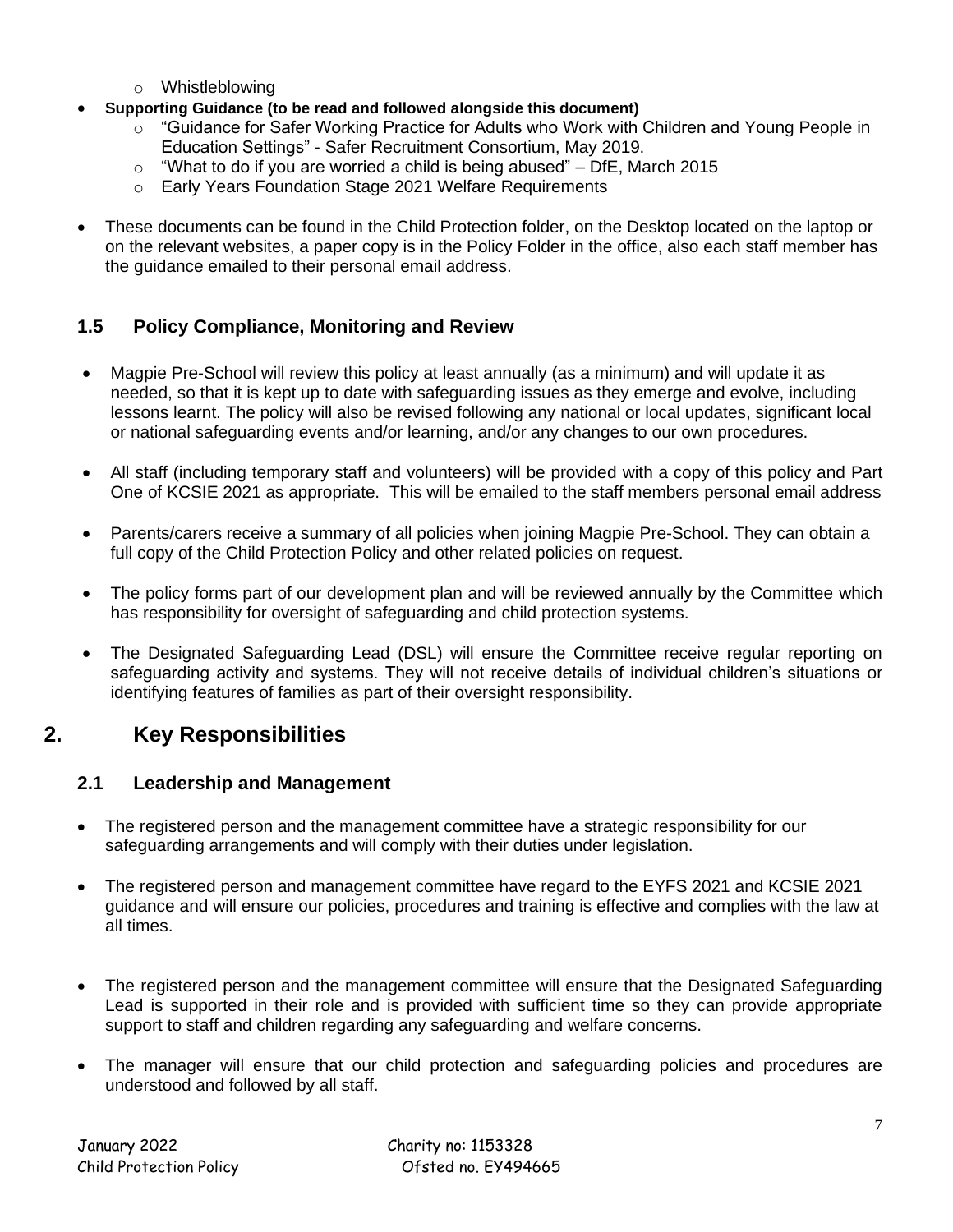# **2.2 Designated Safeguarding Lead (DSL)**

- The EYFS states; *'a practitioner must be designated to take lead responsibility for safeguarding children in every setting'.* The registered person of Magpie Pre-School has appointed an appropriately qualified and experienced Designated Safeguarding Lead (DSL) to fulfil this role in our setting.
	- o The setting has appointed **Jo Buckman, Manager** as the Designated Safeguarding Lead (DSL).
- The DSL has overall responsibility for the day-to-day oversight of safeguarding and child protection systems (including online safety) in the setting. Whilst the activities of the DSL may be delegated to the deputies, the ultimate lead responsibility for safeguarding and child protection remains with the DSL and this responsibility will not be delegated.
- The setting has also appointed a Deputy DSL who will have delegated responsibilities and act in the DSLs absence.

#### o **Tracie Corrigan, Deputy Manager**.

- It is the role of the DSL to:
	- $\circ$  Acting as the central contact point for all staff to discuss any safeguarding concerns
	- $\circ$  Maintaining a confidential recording system for safeguarding and child protection concerns
	- o Coordinating safeguarding action for individual children
		- When supporting children with a social worker or looked after children the DSL should have the details of the child's social worker and the name of the virtual school head in the authority that looks after the child (with the DSL liaising closely with the designated teacher)
	- $\circ$  Liaising with other agencies and professionals in line with KCSIE 2021 and WTSC 2018
	- $\circ$  Ensuring that locally established procedures as put in place by the three safeguarding partners as part of the Kent Safeguarding Children Multi-Agency Partnership procedures (KSCMP), including referrals, are followed, as necessary.
	- o Representing, or ensure the setting is appropriately represented at multi-agency safeguarding meetings (including child protection conferences)
	- o Managing and monitoring the setting role in any multi-agency plan for a child.
	- o Being available during setting hours for staff to discuss any safeguarding concerns and ensuring adequate and appropriate DSL cover arrangements in response to any closures and out of hours and/or out of term activities.
	- o Ensuring all staff access appropriate safeguarding training and relevant updates in line with the recommendations within EYFS 2021.
- The DSL will undergo appropriate and specific training to provide them with the knowledge and skills required to carry out their role. Deputy DSLs will be trained to the same standard as the DSL. The DSLs training will be updated formally at least every two years, but their knowledge and skills will be updated through a variety of methods at regular intervals and at least annually.

## **2.3 Members of Staff**

• The EYFS 2021 requires providers *'to take all necessary steps to keep children safe and well'*' and accordingly, everyone involved in the care of young children has a role to play in their protection. All members of staff in the setting are part of the wider safeguarding system for children and are in a unique position to observe any changes in a child's behaviour or appearance.

January 2022 Charity no: 1153328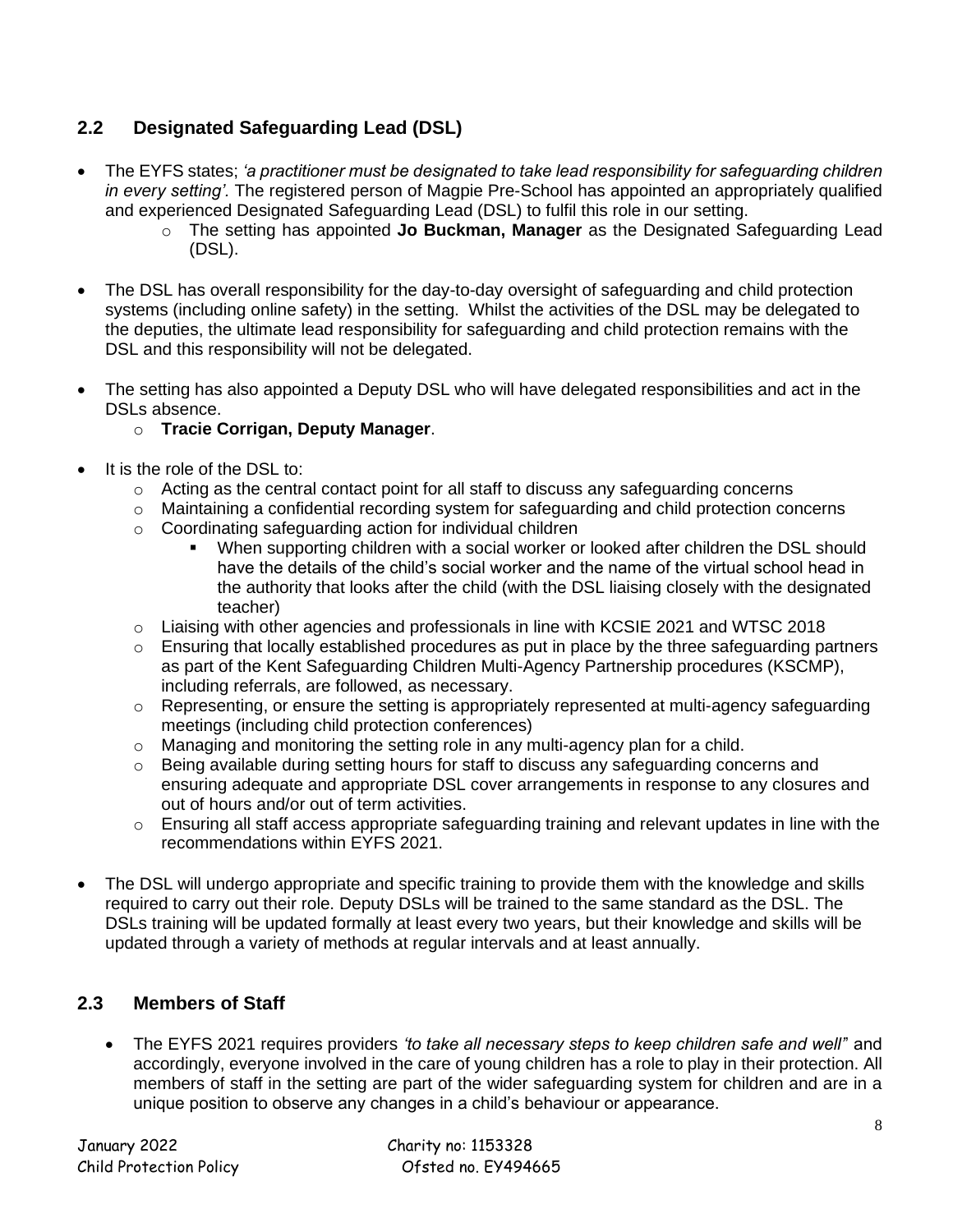- All members of staff have a responsibility to:
	- o Provide a safe environment in which children can learn.
	- $\circ$  Be aware of the indicators of abuse and neglect so that they can identify cases of children who may need help or protection.
	- $\circ$  Know what to do if a child tells them that he or she is being abused or neglected and understand the impact abuse and neglect can have upon a child.
	- $\circ$  Be able to identify and act upon indicators that children are, or at risk of developing mental health issues.
	- o Be prepared to identify children who may benefit from early help.
	- o Understand the early help process and their role in it.
	- o Understand the settings safeguarding policies and systems.
	- o Undertake regular and appropriate training which is regularly updated.
	- o Be aware of the local process of making referrals to children's social care and statutory assessment under the Children Act 1989.
	- o Know how to maintain an appropriate level of confidentiality.
	- $\circ$  Reassure children who report concerns that they are being taken seriously and that they will be supported and kept safe.

# **2.4 Children**

- Children have a right to:
	- o Feel safe, be listened to, and have their wishes and feelings taken into account.
	- $\circ$  Confidently report abuse, knowing their concerns will be treated seriously, and knowing they can safely express their views and give feedback.
	- o Receive help from a trusted adult.
	- o Learn how to keep themselves safe, including online.

## **2.5 Parents and Carers**

- Parents/carers have a responsibility to:
	- o Understand and adhere the relevant policies and procedures.
	- o Talk to their children about safeguarding issues with their children and support the setting in their safeguarding approaches.
	- o Identify behaviours which could indicate that their child is at risk of harm including online.
	- o Seek help and support from the setting or other agencies.

# **3. Child Protection Procedures**

## **3.1 Recognising Indicators of Abuse and Neglect**

- All staff are made aware of the definitions and indicators of abuse and neglect as identified by Working Together to Safeguard Children (2018), EYFS 2021 and Keeping Children Safe in Education 2021. This is outlined locally within the [Kent Support Levels Guidance.](https://www.kscmp.org.uk/guidance/kent-support-levels-guidance)
- Magpie Pre-School recognise that when assessing whether a child may be suffering actual or potential harm there are four categories of abuse:
	- o Physical abuse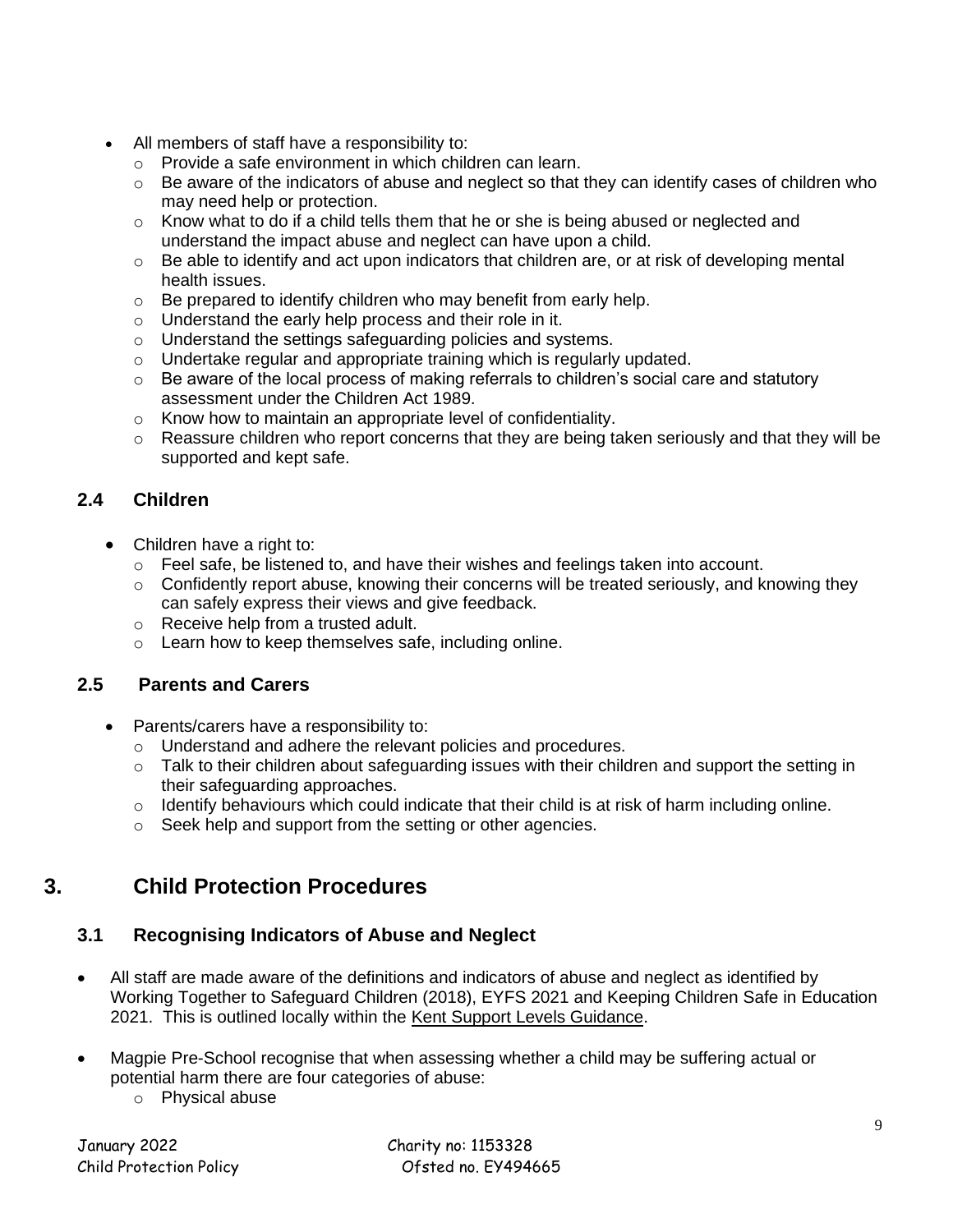- o Sexual abuse
- o Emotional abuse
- o Neglect

For further information see Appendix 1.

- Magpie Pre-School recognises that concerns may arise in many different contexts and can vary greatly in terms of their nature and seriousness. The indicators of child abuse and neglect can vary from child to child. Children develop and mature at different rates, so what appears to be worrying behaviour for a younger child might be normal for an older child. It is important to recognise that indicators of abuse and neglect do not automatically mean a child is being abused however all concerns should be taken seriously and will be explored by the DSL on a case-by-case basis.
- Magpie Pre-School recognises abuse, neglect, and safeguarding issues are rarely standalone events and cannot always be covered by one definition or one label alone. In many cases, multiple issues will overlap with one another, therefore staff will always be vigilant and always raise concerns with a DSL.
- Parental behaviors can indicate child abuse or neglect, so staff will be alert to parent-child interactions or concerning parental behaviours; this could include parents who are under the influence of drugs or alcohol or if there is a sudden change in their mental health.
- Children may report abuse happening to themselves, their peers or their family members. All reports made by children to staff will be taken seriously and will be responded to in line with this policy.
- Safeguarding incidents and/or behaviours can be associated with factors and risks outside the setting. Children can be at risk of abuse or exploitation in situations outside their families; extra-familial harms take a variety of different forms and children can be vulnerable to multiple harms including (but not limited to) sexual exploitation, criminal exploitation, sexual abuse, serious youth violence, up-skirting and county lines.
- Technology can be a significant component in many safeguarding and wellbeing issues. Children are at risk of abuse online as well as face to face and in many cases, abuse will take place concurrently via online channels and in daily life. Children can also abuse their peers online.
- By understanding the indicators or abuse and neglect, we can respond to problems as early as possible and provide the right support and services for the child and their family. All members of staff are expected to be aware of and follow this approach if they are concerned about a child:



['What to do if you are worried a child is being abused'](https://www.gov.uk/government/publications/what-to-do-if-youre-worried-a-child-is-being-abused--2) 2015

• In all cases, if staff are unsure, they will always speak to the DSL (or deputy).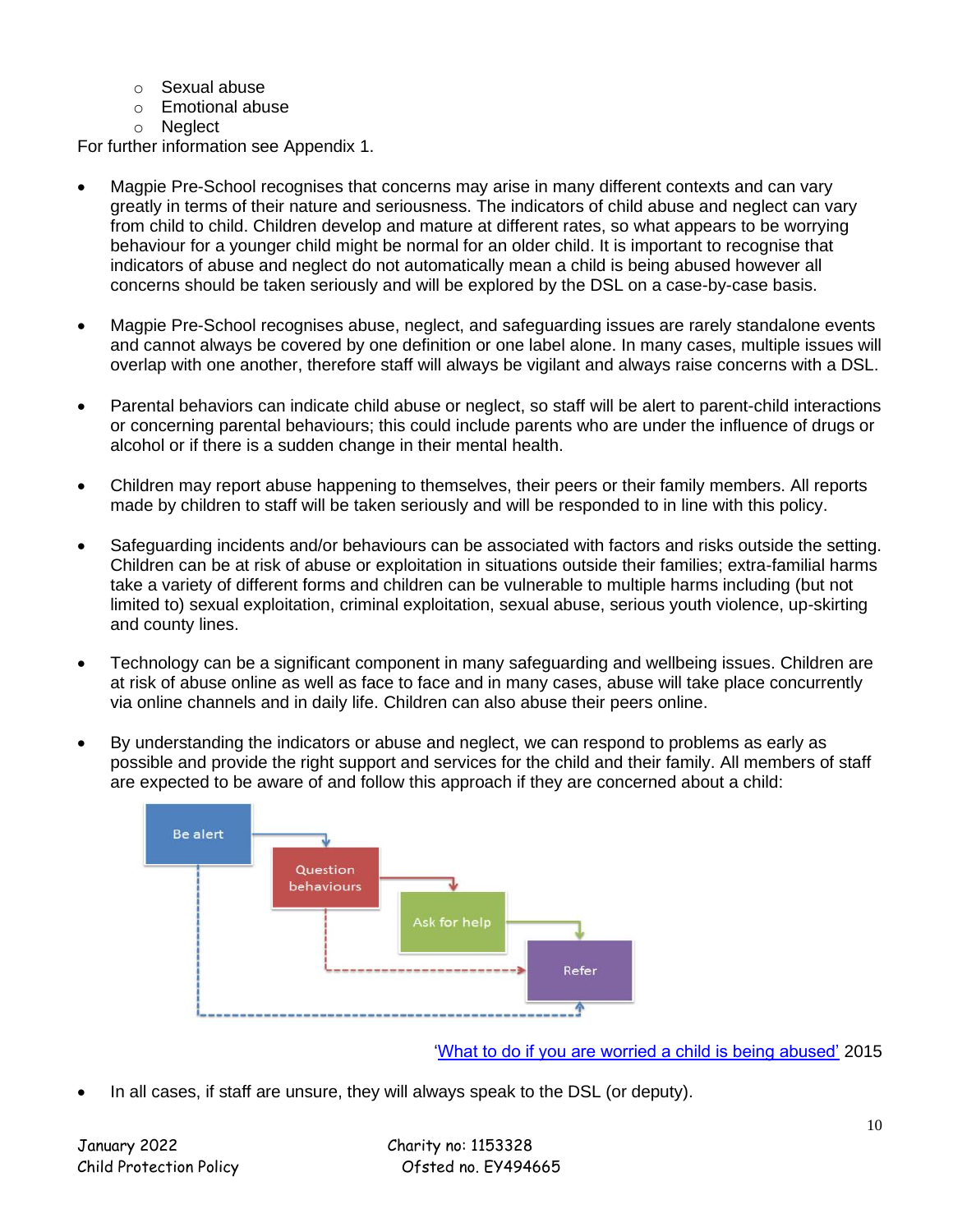• Magpie Pre-School recognises that some children have additional or complex needs and may require access to intensive or specialist services to support them.

# **3.2 Responding to Child Protection Concerns**

- If staff are made aware of a child protection concern, they are expected to:
	- o listen carefully to the concern and be non-judgmental.
	- $\circ$  only use open questions to clarify information where necessary, e.g. who, what, where, when or Tell, Explain, Describe (TED).
	- o not promise confidentiality as concerns will have to be shared further, for example, with the DSL and potentially Integrated Children's Services.
	- o be clear about boundaries and how the report will be progressed.
	- o record the concern in line with setting record keeping requirements.
	- $\circ$  inform the DSL (or deputy), as soon as practically possible.
- The DSL or a deputy should always be available to discuss safeguarding concerns. If in exceptional circumstances, a DSL is not available, this should not delay appropriate action being taken. Staff should take advice from a social worker from the Front Door. In these circumstances, any action taken will be shared with a DSL as soon as is practically possible.
- Magpie Pre-School will respond to concerns in line with the Kent Safeguarding Children Multi-Agency Partnership procedures (KSCMP).
	- o The full KSCMP procedures and additional guidance relating to reporting concerns and specific safeguarding issues can be found on their website: [www.kscmp.org.uk](http://www.kscmp.org.uk/)
	- o Specific information and guidance to follow with regards to accessing Early Help and Preventative Services and/or Children's Social Work Services as part of Integrated Children's Services (ICS) in Kent can be found here: [www.kelsi.org.uk/support-for-children-and-young](http://www.kelsi.org.uk/support-for-children-and-young-people/integrated-childrens-services)[people/integrated-childrens-services](http://www.kelsi.org.uk/support-for-children-and-young-people/integrated-childrens-services)
- Where a child is suffering, or is likely to suffer from harm, or is in immediate danger, a 'request for support' will be made immediately to Integrated Children's Services (via the 'Front Door') and/or the police, in line with KSCMP procedures.
	- $\circ$  Magpie Pre-School recognise that in situations where there are immediate child protection concerns for a child as identified in line with Support Level Guidance, it is NOT to investigate as a single agency, but to act in line with KSCMP guidance which may involve multi-agency decision making**.**
	- o The DSL may seek advice or guidance from their Area Education Safeguarding Advisor from the Education Safeguarding Service before deciding next steps.
	- $\circ$  They may also seek advice or guidance from a social worker at the Front Door service who are the first point of contact for Integrated Children's Services (ICS).
- In the event of a request for support to the Front Door being necessary, parents/carers will be informed and consent to this will be sought by the DSL in line with guidance provided by KSCMP and ICS. Parents/carers will be informed of this, unless there is a valid reason not to do so, for example, if to do so would put a child at risk of harm or would undermine a criminal investigation.
- All staff are aware of the process for making request for support referrals for statutory assessments under the Children Act 1989, along with the role they might be expected to play in such assessments.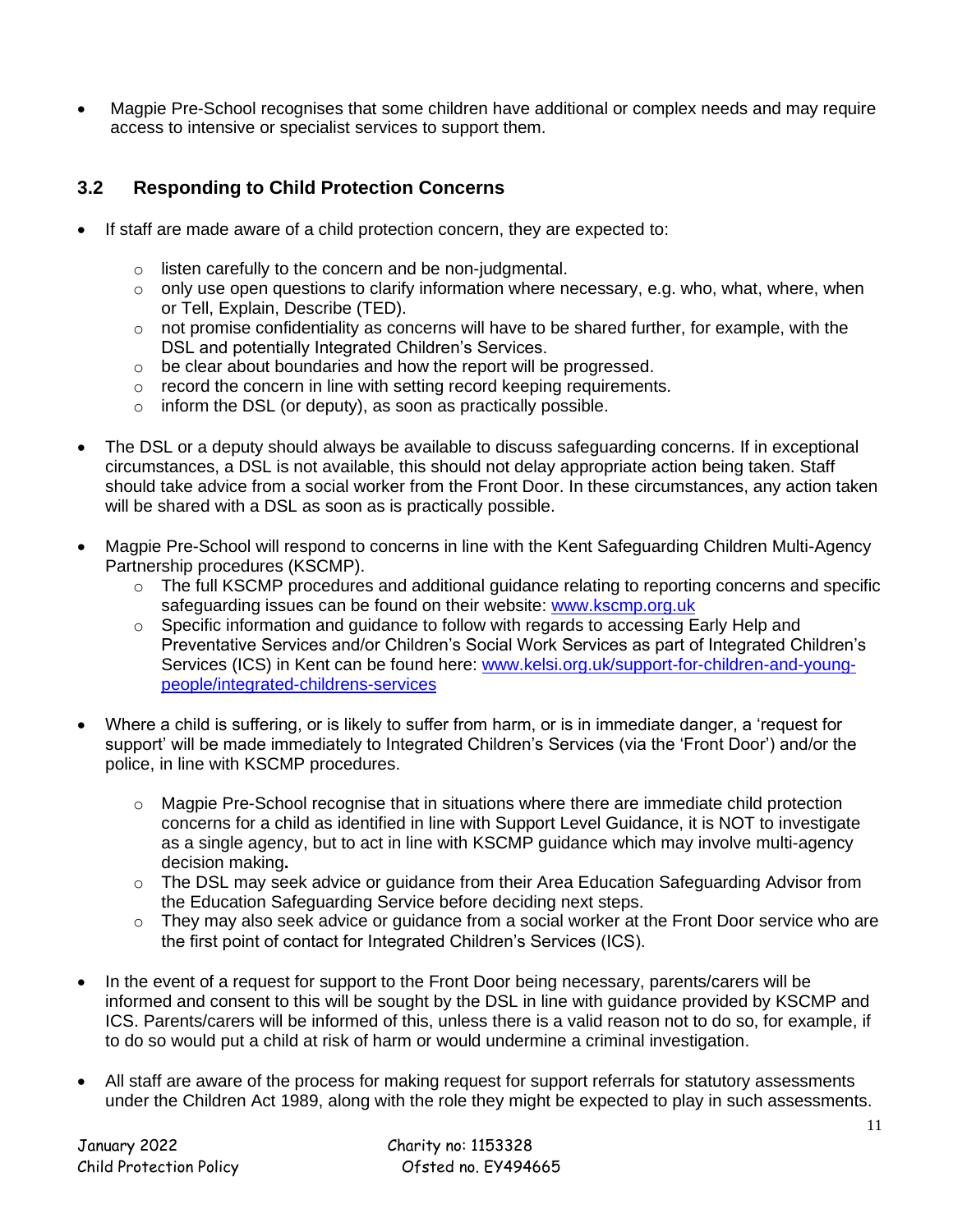- Where it is identified a child may benefit from Early Help support (as provided by ICS), the DSL (or deputy) will generally lead as appropriate and make a request for support via the Front Door.
	- o The SENCO and DSL will keep all early help cases under constant review and consideration will be given to escalating concerns to the Front Door or seeking advice via the Education Safeguarding Service if the situation does not appear to be improving or is getting worse.
- If, after a request for support or any other planned external intervention, a child's situation does not appear to be improving or there is a concern regarding decisions made, the DSL will consider following [KSCMP escalation procedures](https://www.proceduresonline.com/kentandmedway/chapters/p_resolution.html) to ensure their concerns have been addressed and, most importantly, that the child's situation improves. DSLs may request support with this via the Education Safeguarding Service.

# **3.3 Recording Concerns**

- All safeguarding concerns, discussions and decisions, and reasons for those decisions, will be recorded in writing on the setting safeguarding incident/concern form and passed without delay to the DSL.
- Incident concern forms are kept in the Forms folder, on the top shelf, of the shelving, in the main room.
- Records will be completed as soon as possible after the incident/event, using the child's words and will be signed and dated by the member of staff. Child protection records will record facts and not personal opinions. A body map will be completed if injuries have been observed.
- If there is an immediate safeguarding concern the member of staff will consult with a DSL before completing the form as reporting urgent concerns takes priority.
- If members of staff are in any doubt about recording requirements, they will discuss their concerns with the DSL.
- Child protection records will include a clear and comprehensive summary of the concern, details of how the concern was followed up and resolved and details regarding any action taken, decisions reached and the outcome.
- Child protection records will be kept confidential and stored securely. Child protection records will be kept for individual children and will be maintained separately from all other records relating to the child in the setting. Child protection records are kept in accordance with data protection legislation and are retained centrally and securely by the DSL.
- All child protection records will be transferred in accordance with data protection legislation to the child's subsequent setting, under confidential and separate cover as soon as possible. Child Protection files will be transferred securely to the new DSL, separately to the child's main file, and a confirmation of receipt will be obtained.
- In addition to the child protection file, the DSL will also consider if it would be appropriate to share any information with the DSL at the new setting in advance of a child leaving, for example, information that would allow the new setting to continue to provide support.
- Where the setting receives child protection files, the DSL will ensure key staff such as the special educational needs co-ordinator (SENCO) will be made aware of relevant information as required.

## **3.4 Multi-Agency Working**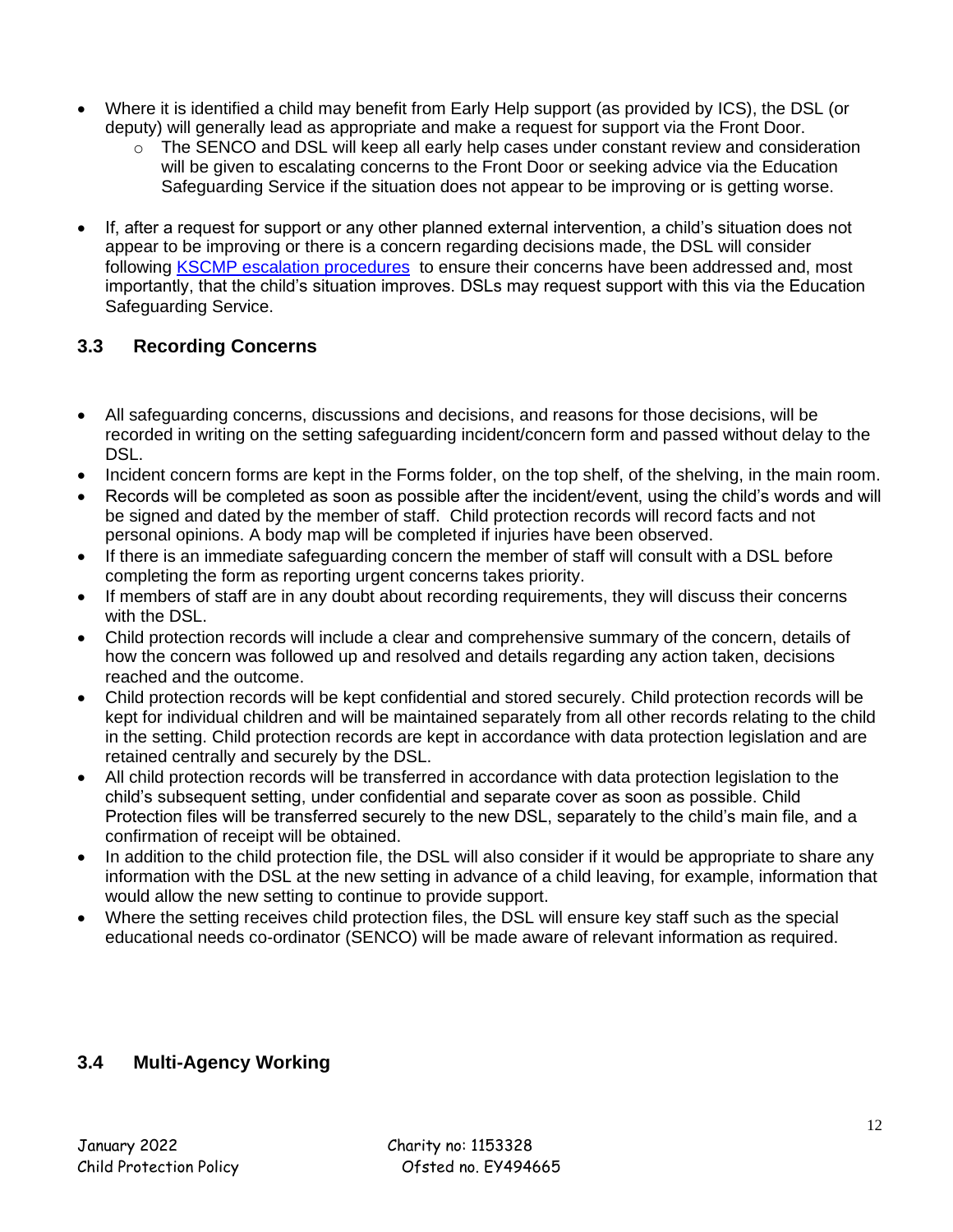- Magpie Pre-School recognises and is committed to its responsibility to work within the KSCMP multiagency safeguarding arrangements. The management team and DSL will work to establish strong and co-operative local relationships with professionals in other agencies in line with statutory guidance.
- Magpie Pre-School recognises the importance of multi-agency working and is committed to working alongside partner agencies to provide a coordinated response to promote children's welfare and protect them from harm. This includes contributing to KSCMP processes as required, such as, participation in relevant safeguarding multi-agency plans and meetings, including Child Protection Conferences, Core Groups, Strategy Meetings, Child in Need meetings or other early help multiagency meetings.

# **3.5 Confidentiality and Information Sharing**

- Magpie Pre-School recognises our duty and powers to hold, use and share relevant information with appropriate agencies in matters relating to child protection at the earliest opportunity as per statutory guidance outlined within WTSC 2018 and KCSIE 2021.
- Magpie Pre-School has an appropriately trained Data Protection Officer (DPO) as required by the General Data Protection Regulations (GDPR) to ensure that our setting is complaint with all matters relating to confidentiality and information sharing requirements. Magpie's Data Protection Officer is Jo Buckman, Manager.
- The Data Protection Act 2018 and GDPR do not prevent the sharing of information for the purposes of keeping children safe. Fears about sharing information must not be allowed to stand in the way of the need to safeguard and promote the welfare and protect the safety of children. DfE [''Information sharing](https://www.gov.uk/government/publications/safeguarding-practitioners-information-sharing-advice)  advice for safeguarding practitioners" (2018) provides further detail. A copy of this is kept on the laptop, located on the Desktop in the Child protection folder.
- The DSL and Deputy DSL will disclose relevant safeguarding information about a child with staff on a 'need to know' basis.
- All members of staff must be aware that whilst they have duties to keep information confidential, in line with our confidentiality policy (Located in the policy folder in the Lobby, kitchen and office), they also have a professional responsibility to be proactive in sharing information as early as possible to help identify, assess, and respond to risks or concerns about the safety and welfare of children; this may include sharing information with the DSL and with other agencies as appropriate. All staff are aware they cannot promise confidentiality in situations which might compromise a child's safety or wellbeing.

# **3.6 Complaints**

- All members of our community should feel able to raise or report any concerns about children's safety or potential failures in our safeguarding regime. The setting has a complaints procedure available to parents, members of staff and visitors who wish to report concerns or complaints. This can be found in the policy folder in the kitchen, lobby and office.
- Whilst we encourage members of our community to report concerns and complaints directly to us, we recognise this may not always be possible. Children, young people, and adults who have experienced abuse can contact the NSPCC 'Report Abuse in Education' helpline on [0800 136 663](tel:0800%20136%20663) or via email: [help@nspcc.org.uk](mailto:help@nspcc.org.uk)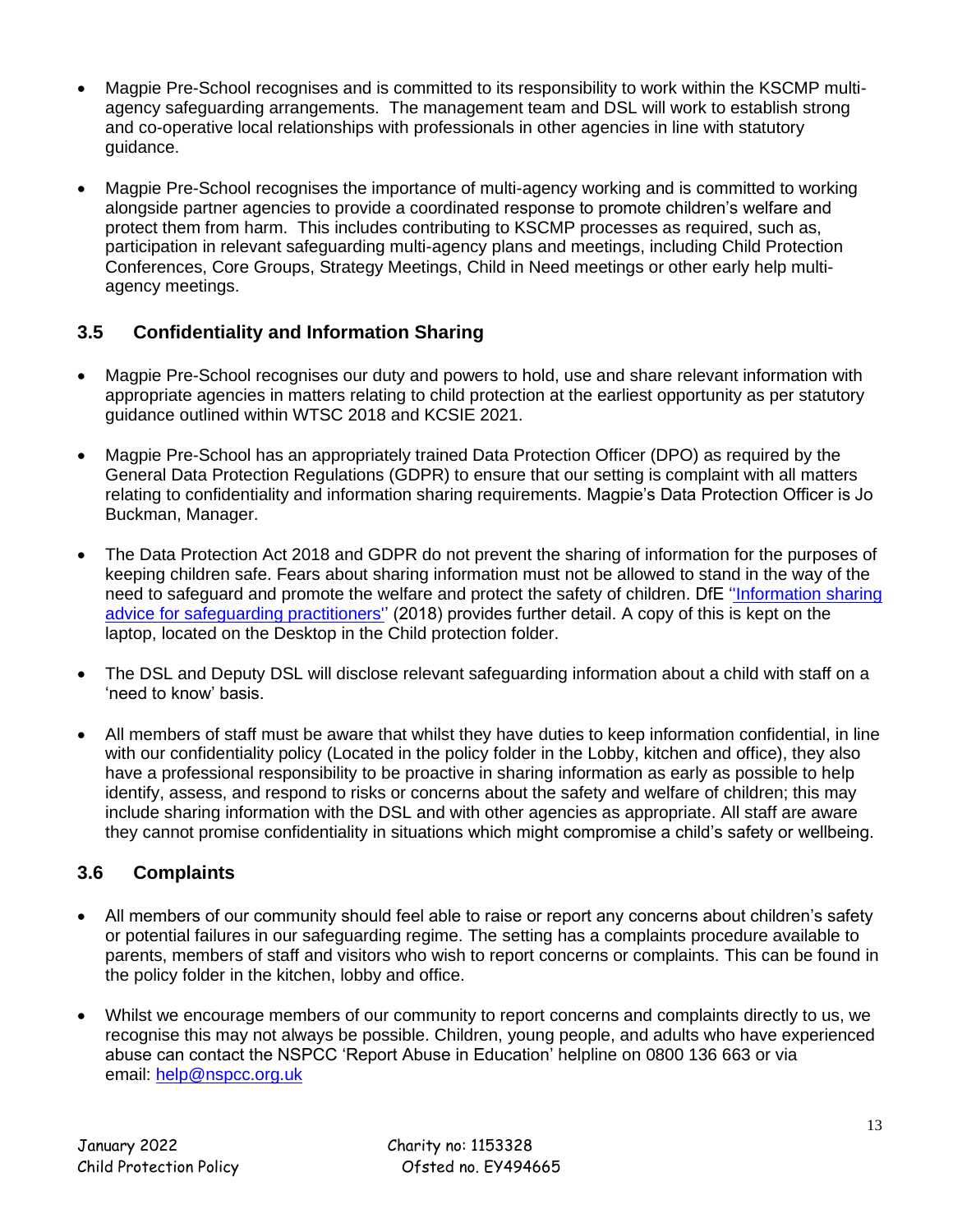- Staff can also access the NSPCC whistleblowing helpline if they do not feel able to raise concerns regarding child protection failures internally.
	- $\circ$  Staff can call 0800 028 0285 (8:00 AM to 8:00 PM Monday to Friday) or email [help@nspcc.org.uk.](mailto:help@nspcc.org.uk)
- The leadership team at Magpie Pre-School will take all concerns reported seriously and all complaints will be considered and responded to in line with the relevant and appropriate process.
	- $\circ$  Anything that constitutes an allegation against a member of staff or volunteer will be dealt with in line with section 8 of this policy.

# **4. Specific Safeguarding Issues**

- Magpie Pre-School is aware of a range of specific safeguarding issues and situations that can put children at greater risk of harm. Whilst some of these issues may be more likely to involve older children, early years children may still be at risk at harm, for example where there are concerns involving family members.
- Where staff are unsure how to respond to specific safeguarding issues, they should follow the processes as identified in part 3 of this policy and speak with the DSL or a deputy.

## **4.1 Peer on Peer Abuse**

- All members of staff at Magpie Pre-School recognise that children are capable of abusing their peers, and that it can happen both inside and outside of the setting and online.
- Magpie Pre-School recognises that peer on peer abuse can take many forms, including but not limited to:
	- o Bullying, including cyberbullying, prejudice-based and discriminatory bullying
	- o abuse in intimate personal relationships between peers
	- $\circ$  physical abuse which can include hitting, kicking, shaking, biting, hair pulling, or otherwise causing physical harm
	- o sexual violence and sexual harassment
	- $\circ$  consensual and non-consensual sharing of nudes and semi-nude images and/or videos (also known as sexting or youth produced sexual imagery)
	- o causing someone to engage in sexual activity without consent, such as forcing someone to strip, touch themselves sexually, or to engage in sexual activity with a third party
	- $\circ$  upskirting (which is a criminal offence), which typically involves taking a picture under a person's clothing without their permission, with the intention of viewing their genitals or buttocks to obtain sexual gratification, or cause the victim humiliation, distress or alarm
	- o initiation/hazing type violence and rituals
- Magpie Pre-School believes that abuse is abuse and it will never be tolerated or dismissed as "banter", "just having a laugh", "part of growing up" or "boys being boys" as this can lead to a culture of unacceptable behaviours and an unsafe environment for children.
- Magpie Pre-School recognises that even if there are no reported cases of peer on peer abuse, such abuse is still likely to be taking place.
- All staff have a role to play in challenging inappropriate behaviours between peers. Staff recognise that some peer on peer abuse issues may be affected by gender, age, ability and culture of those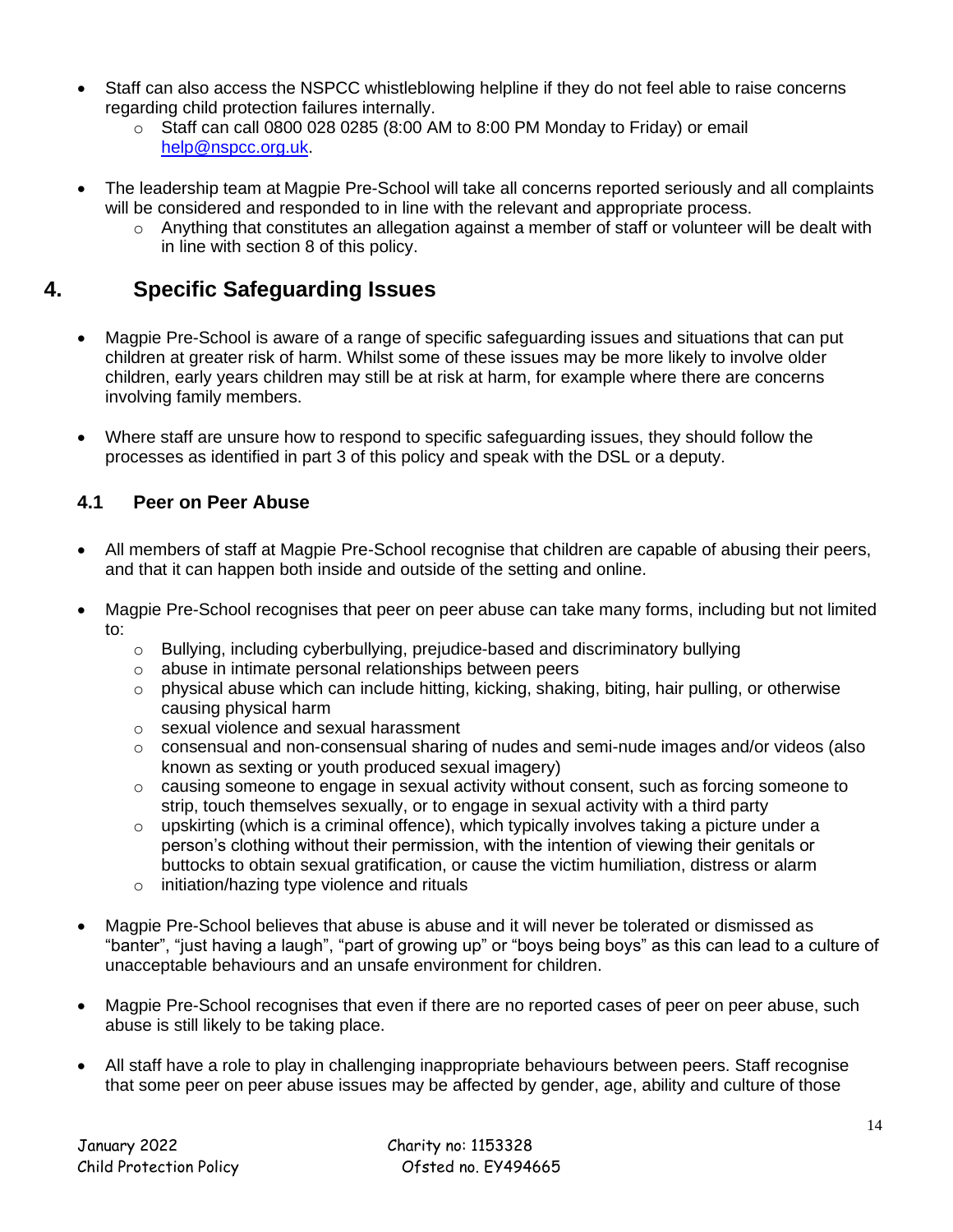involved, i.e. for gender based abuse, girls are more likely to be victims and boys more likely to be perpetrators.

- In order to minimise the risk of peer-on-peer abuse, Magpie Pre-School will:
	- o Implement a robust behaviour policy
	- o provide an age/ability appropriate curriculum.
- Magpie Pre-School want children to feel able to confidently report abuse and know their concerns will be treated seriously. All allegations of peer on peer abuse will be reported to the DSL and will be recorded, investigated, and dealt with in line with associated policies, including child protection, antibullying and behaviour. Children who experience abuse will be offered appropriate support, regardless of where the abuse takes place.
- Alleged victims, perpetrators and any other child affected by peer on peer abuse will be supported by Magpie staff:
	- o taking reports seriously,
	- o listening carefully,
	- o avoiding victim blaming,
	- o providing appropriate support,
	- o working with parents/carers,
	- o following procedures as identified in the behaviour and child protection policy,
	- o where necessary and appropriate, informing the police*.*

# **4.2 Child on Child Sexual Violence or Harassment**

- When responding to concerns relating to child on child sexual violence or harassment Magpie Pre-School will follow the guidance outlined in Part Five of KCSIE 2021 and the DfE 'Sexual Violence and [Sexual Harassment Between Children in Schools and Colleges'](https://www.gov.uk/government/publications/sexual-violence-and-sexual-harassment-between-children-in-schools-and-colleges) guidance (located in the Child Protection folder on the laptop or on the internet).
- Magpie Pre-School recognises sexual violence and sexual harassment can occur between two children of any age and sex. It can occur through a group of children sexually assaulting or sexually harassing a single child or group of children and can occur online and face to face (both physically and verbally). Sexual violence and sexual harassment is never acceptable.
- All victims of sexual violence or sexual harassment will be reassured that they are being taken seriously and that they will be supported and kept safe. A victim will never be given the impression that they are creating a problem by reporting sexual violence or sexual harassment or be made to feel ashamed for making a report.
- When there has been a report of sexual violence or harassment, the DSL will make an immediate risk and needs assessment which will be considered on a case-by-case basis which explores how best to support and protect the victim and the alleged perpetrator (and any other children involved/impacted).
	- o The risk and needs assessment will be recorded and kept under review and will consider the victim (especially their protection and support), the alleged perpetrator, and all other children and staff and any actions that are required to protect them.
- Reports will initially be managed internally by the setting and where necessary will be referred to Integrated Children's Services and/or the Police.
	- o The decision making and required action taken will vary on a case by case basis, but will be informed by the wishes of the victim, the nature of the alleged incident (including whether a crime may have been committed), the ages and developmental stages of the children involved,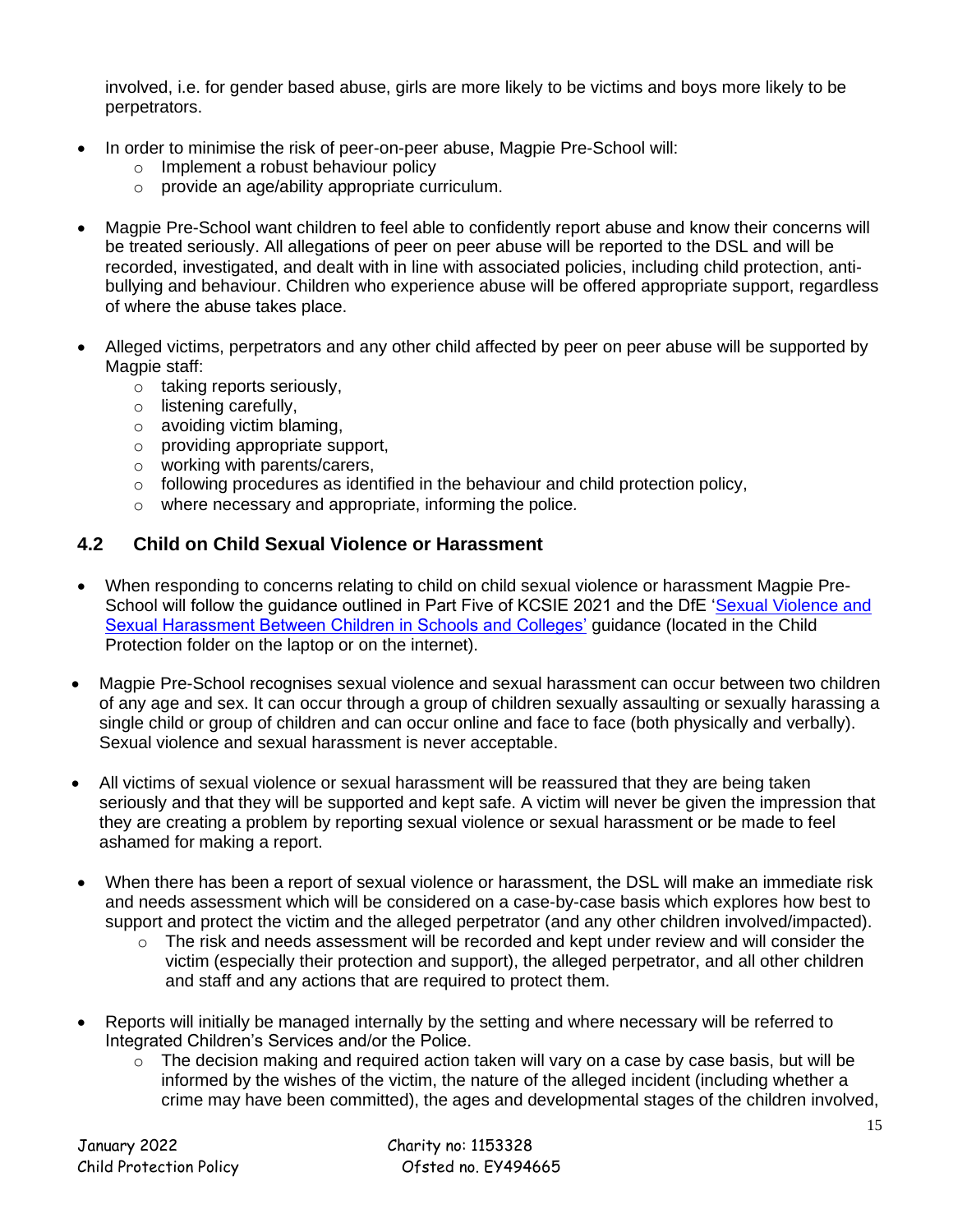any power imbalance, if the alleged incident is a one-off or a sustained pattern of abuse, if there are any ongoing risks to the victim, other children, adult students or setting staff, and, any other related issues or wider context.

• If at any stage the DSL is unsure how to proceed, advice will be sought from the Education Safeguarding Service.

## **4.3 Nude and/or Semi-Nude Image Sharing by Children**

The term 'sharing nudes and semi-nudes' is used to mean the sending or posting of nude or semi-nude images, videos or live streams of/by young people under the age of 18. Creating and sharing nudes and semi-nudes of under-18s (including those created and shared with consent) is illegal which makes responding to incidents complex.

- Magpie Pre-School recognises that consensual and non-consensual sharing of nudes and semi-nude images and/or videos (also known as youth produced/involved sexual imagery or "sexting") can be a safeguarding issue; all concerns will be reported to and dealt with by the DSL (or deputy).
- When made aware of concerns involving consensual and non-consensual sharing of nudes and seminude images and/or videos by children, staff are advised to:
	- o Report any concerns to the DSL immediately.
	- $\circ$  Never view, copy, print, share, store or save the imagery, or ask a child to share or download it – this may be illegal. If staff have already viewed the imagery by accident, this will be immediately reported to the DSL.
	- o Not delete the imagery or ask the child to delete it.
	- o Not say or do anything to blame or shame any children involved.
	- $\circ$  Explain to child(ren) involved that they will report the issue to the DSL and reassure them that they will receive appropriate support and help.
	- $\circ$  Not ask the child or children involved in the incident to disclose information regarding the imagery and not share information about the incident with other members of staff, the child(ren) involved or their, or other, parents and/or carers. This is the responsibility of the DSL.
- DSLs will respond to concerns as set out in the non-statutory UKCIS guidance: [Sharing nudes and](https://www.gov.uk/government/publications/sharing-nudes-and-semi-nudes-advice-for-education-settings-working-with-children-and-young-people)  [semi-nudes: advice for education settings working with children and young people'](https://www.gov.uk/government/publications/sharing-nudes-and-semi-nudes-advice-for-education-settings-working-with-children-and-young-people)(located in the Child Protection folder, on the desktop of the Laptop in the office or online). and the local [KSCMP](http://www.kscb.org.uk/guidance/online-safety) guidance. When made aware of a concern involving consensual and non-consensual sharing of nudes and seminude images and/or videos:
	- $\circ$  the DSL will hold an initial review meeting to explore the context and ensure appropriate and proportionate safeguarding action is taken in the best interests of any child involved. This may mean speaking with relevant staff and the children involved as appropriate.
	- $\circ$  parents and carers will be informed at an early stage and be involved in the process to best support children, unless there is good reason to believe that involving them would put a child at risk of harm.
	- $\circ$  All decisions and action taken will be recorded in line with our child protection procedures.
	- $\circ$  a referral will be made to ICS and/or the police immediately if:
		- the incident involves an adult (over 18).
		- there is reason to believe that a child has been coerced, blackmailed, or groomed, or there are concerns about their capacity to consent, for example, age of the child or they have special educational needs.
		- the image/videos involve sexual acts and a child under the age of 13, depict sexual acts which are unusual for the child's developmental stage, or are violent.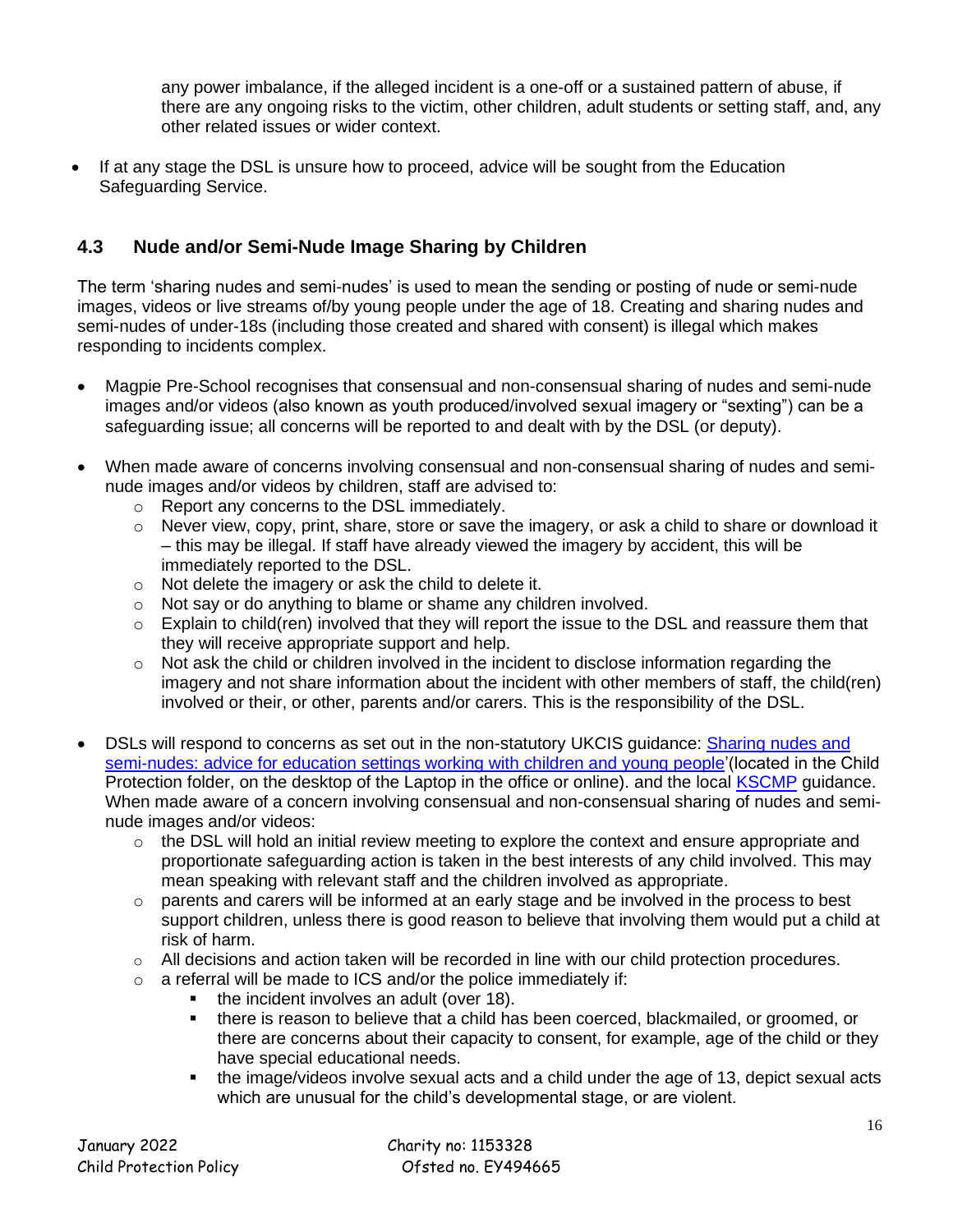- a child is at immediate risk of harm owing to the sharing of nudes and semi-nudes.
- $\circ$  The DSL may choose to involve other agencies at any time if further information/concerns are disclosed at a later date.
- $\circ$  If DSLs are unsure how to proceed, advice will be sought from the Education Safeguarding Service.

# **4.4 Child Sexual Exploitation (CSE) and Child Criminal Exploitation (CCE)**

- Magpie Pre-School recognises that CSE and CCE are forms of abuse that occur where an individual or group takes advantage of an imbalance in power to coerce, manipulate or deceive a child into taking part in sexual or criminal activity, in exchange for something the victim needs or wants, and/or for the financial advantage or increased status of the perpetrator or facilitator and/or through violence or the threat of violence. CSE and CCE can affect children, both male and female and can include children who have been moved (commonly referred to as trafficking) for the purpose of exploitation.
- If staff are concerned that a child may be at risk of CSE or CCE, immediate action should be taken by speaking to the DSL or a deputy.

#### **4.5 Serious Violence**

- All staff are made aware of the indicators which may signal children are at risk from or are involved with serious violent crime. These may include unexplained gifts or new possessions, increased absence, a change in friendships or relationships with older individuals or groups, a significant decline in performance, signs of self-harm or a significant change in wellbeing, or signs of assault or unexplained injuries.
- Any concerns regarding serious violence will be reported and responded to in line with other child protection concerns.
	- $\circ$  The initial response to child victims is important and staff will take any allegations seriously and work in ways that support children and keep them safe.

## **4.6 So-Called Honour Based Abuse**

- So-called 'honour'-based abuse (HBA) encompasses incidents or crimes which have been committed to protect or defend the honour of the family and/or the community, including female genital mutilation (FGM), forced marriage, and practices such as breast ironing.
- All forms of HBA are abuse (regardless of the motivation) and concerns should be responded to in line with section 3 of this policy. Staff will report any concerns about HBA to the DSL (or a deputy).

#### **4.7 Preventing radicalisation**

- Magpie Pre-School is aware of our duty under section 26 of the Counter-Terrorism and Security Act 2015 (the CTSA 2015), to have "due regard to the need to prevent people from being drawn into terrorism", also known as the Prevent duty, every staff member has training on Prevent.
- Magpie Pre-School recognises that children are vulnerable to extremist ideology and radicalisation and staff will be alert to changes in children's behaviour which could indicate that they may be in need of help or protection.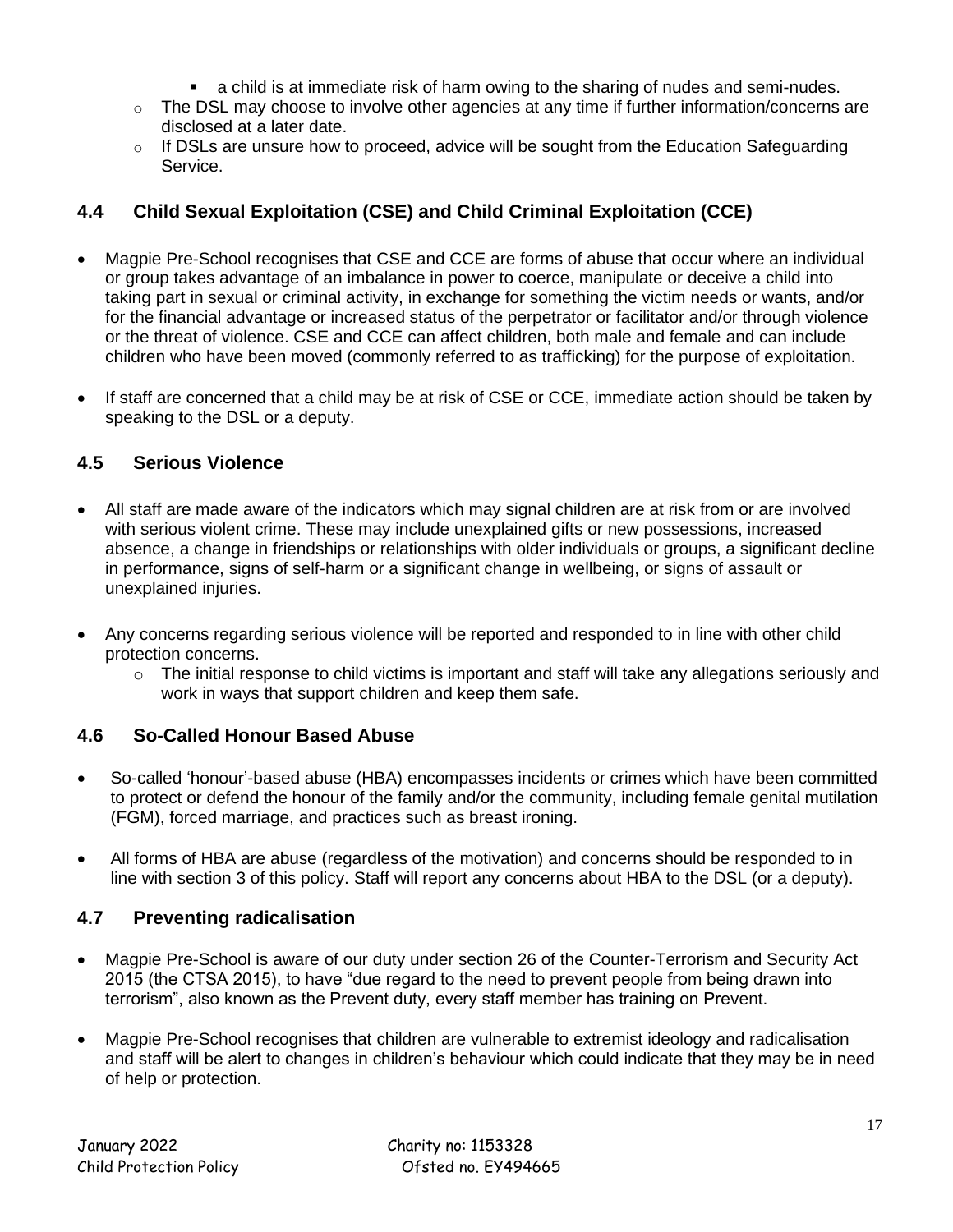• Staff will report any concerns to the DSL (or a deputy), who is aware of the [local procedures](https://www.kelsi.org.uk/child-protection-and-safeguarding/prevent-within-schools) to follow.

# **5. Supporting Children Potentially at Greater Risk of Harm**

• Whilst all children should be protected, some groups of children are potentially at greater risk of harm.

# **5.1 Safeguarding Children with Special Educational Needs or Disabilities (SEND)**

- Magpie Pre-School acknowledges that children with special educational needs or disabilities (SEND) or certain health conditions can face additional safeguarding challenges and barriers for recognising abuse and neglect.
- Magpie Pre-School recognises that children with SEND may face additional communication barriers and experience difficulties in managing or reporting abuse or challenges. Children with SEND will be appropriately supported to communicate and ensure that their voice is heard and acted upon.
- All members of staff will be encouraged to appropriately explore possible indicators of abuse such as behaviour, mood changes or injuries and not to assume that they are related to the child's disability. Staff will be mindful that children with SEND or certain medical conditions may be disproportionally impacted by behaviours such as abuse or bullying, without outwardly showing any signs.
- Members of staff are encouraged to be aware that children with SEND can be disproportionally impacted by safeguarding concerns, such as exploitation, peer group isolation or bullying including prejudice-based bullying.
- To address these additional challenges, our setting will always consider implementing extra support and attention for children with SEND. The DSL will work closely with the SENCO Michelle Carlton to plan support as required.

# **5.2 Children Requiring Mental Health Support**

- All staff will be made aware that mental health problems can, in some cases, be an indicator that a child has suffered or is at risk of suffering abuse, neglect or exploitation. Staff are aware that children's experiences, for example where children have suffered abuse and neglect, or other potentially traumatic adverse childhood experiences, can impact on their mental health, behaviour and education.
- Staff are well placed to observe children day-to-day and identify those whose behaviour suggests that they may be experiencing a mental health problem or be at risk of developing one.
- If staff have a mental health concern about a child that is also a safeguarding concern, immediate action should be taken by speaking to the DSL or a deputy.

## **5.3 Children who need a Social Worker**

• The DSL will hold details of social workers working with children in the setting so that decisions can be made in the best interests of the child's safety, welfare, and educational outcomes.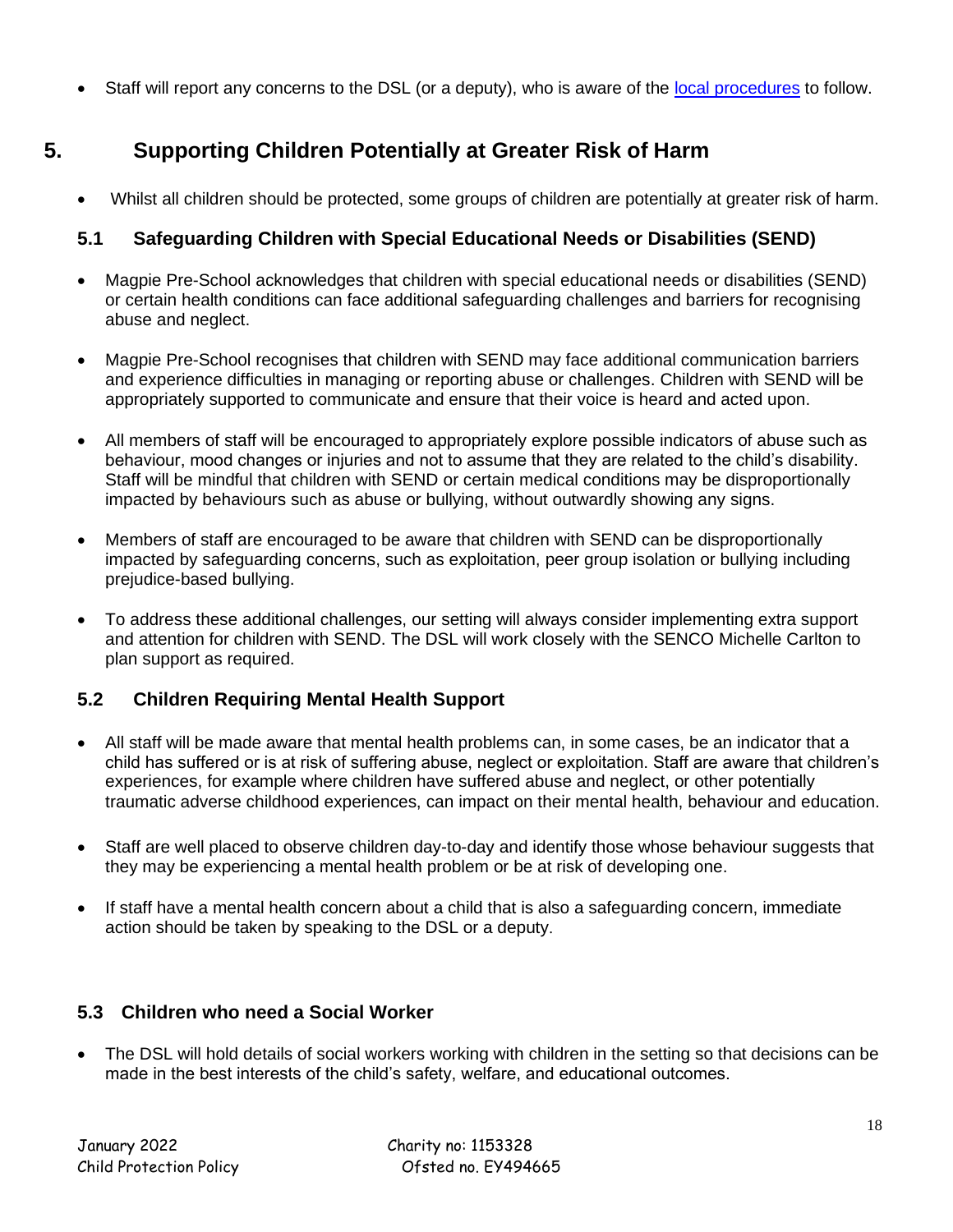• Where children have a social worker, this will inform setting decisions about their safety and promoting their welfare, for example, responding to unauthorised absence and provision of pastoral and/or academic support.

#### **5.4 Looked after children, previously looked after children and care leavers**

- Magpie Pre-School recognises the common reason for children becoming looked after is as a result of abuse and/or neglect and a previously looked after child also potentially remains vulnerable.
- Where a child is looked after, the DSL will hold details of the social worker that looks after the child.
- Where the setting believes a child is being cared for as part of a private fostering arrangement (occurs when a child under 16 or 18 if the child is disabled is cared for and lives with an adult who is not a relative for 28 days or more) we have a duty to recognise these arrangements and inform the Local Authority via the front door.

# **6. Online Safety**

**The EYFS 2021 recommends settings access the UK Council for Internet Safety (UKCIS) ['Safeguarding children and protecting professionals in early years settings: online safety](https://www.gov.uk/government/publications/safeguarding-children-and-protecting-professionals-in-early-years-settings-online-safety-considerations)  [considerations'](https://www.gov.uk/government/publications/safeguarding-children-and-protecting-professionals-in-early-years-settings-online-safety-considerations) guidance.** 

- It is essential that children are safeguarded from potentially harmful and inappropriate material or behaviours online. Magpie Pre-School will adopt a whole setting approach to online safety which will empower, protect, and educate children and staff in their use of technology and establish mechanisms to identify, intervene in, and escalate any concerns where appropriate.
- Magpie Pre-School identifies that the breadth of issues classified within online safety is considerable, but can be categorised into four areas of risk:
	- o Content: being exposed to illegal, inappropriate or harmful content. For example pornography, fake news, racism, misogyny, self-harm, suicide, anti-Semitism, radicalisation and extremism.
	- $\circ$  Contact: being subjected to harmful online interaction with other users. For example peer to peer pressure, commercial advertising and adults posing as children or young adults with the intention to groom or exploit them for sexual, criminal, financial or other purposes.
	- $\circ$  Conduct: personal online behaviour that increases the likelihood of, or causes, harm. For example, making, sending and receiving explicit images (e.g. consensual and non-consensual sharing of nudes and semi-nudes and/or pornography), sharing other explicit images and online bullying.
	- $\circ$  Commerce: risks such as online gambling, inappropriate advertising, phishing and or financial scams.
- Magpie Pre-School will ensure online safety is reflected as required in all relevant policies. Online safety is considered as a running and interrelated theme when devising and implementing our policies and procedures and when planning our curriculum, staff training, the role and responsibilities of the DSL and parental engagement.
- Magpie Pre-School recognises that technology, and the risks and harms related to it, evolve and changes rapidly. The setting will carry out an annual review of our approaches to online safety, supported by an annual risk assessment which considers and reflects the risks our children face.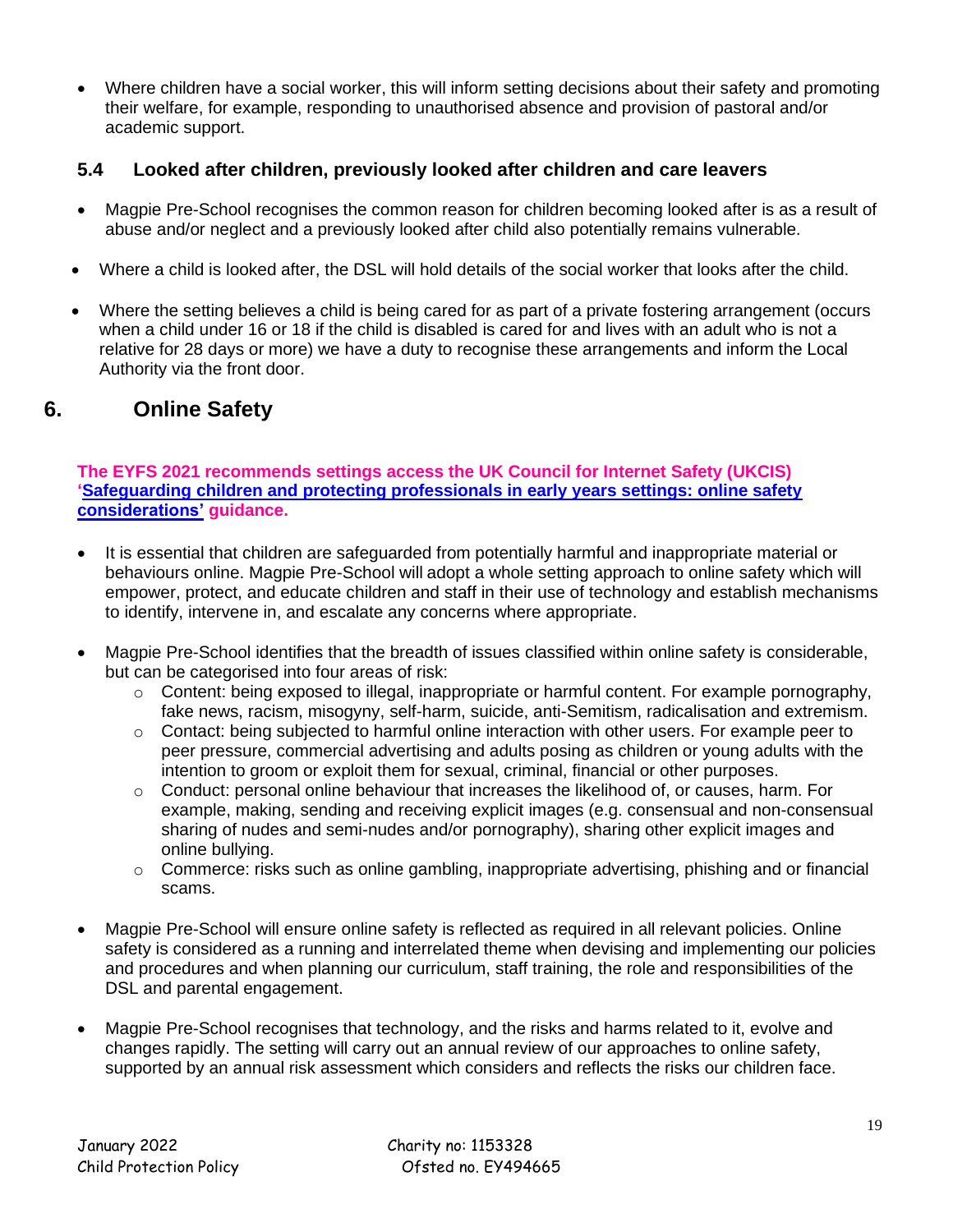• The manager will be informed of any online safety concerns by staff, which will then be reported to the management committee

## **Policies and Procedures**

- The DSL has overall responsibility for online safety within the setting but will liaise with other members of staff as necessary.
- The DSL will respond to online safety concerns reported in line with our child protection and other associated policies, including our behaviour policy.
	- o Internal sanctions and/or support will be implemented as appropriate.
	- $\circ$  Where necessary, concerns will be escalated and reported to relevant partner agencies in line with local policies and procedures.
- Magpie Pre-School uses a wide range of technology. This includes computers, laptops, tablets and other digital devices, the internet, our learning platform (Tapestry) and email systems.
	- $\circ$  All setting owned devices and systems will be used in accordance with our acceptable use policies and with appropriate safety and security measures in place.
- Magpie Pre-School recognises the specific risks that can be posed by mobile and smart technology, including mobile phones, cameras and wearable technology. In accordance with the EYFS 2021 Magpie Pre-School has appropriate mobile and smart technology and image use policies in place, which are shared and understood by all members of the community. These policies can be found in the Policy folder, in the Lobby, Kitchen or Office.

# **6.1 Appropriate Filtering and Monitoring**

• Magpie Pre-School will do all we reasonably can to limit staff and children's exposure to online risks through setting provided IT systems and will ensure that appropriate filtering and monitoring systems are in place.

If children or staff discover unsuitable sites or material, they are required to:

- turn off the screen,
- report the concern immediately to a member of staff/DSL
- report the URL of the site
	- $\circ$  Concerns identified through our monitoring approaches will be recorded and reported to the DSL who will respond as appropriate.
	- $\circ$  Any access to material believed to be illegal will be reported immediately to the appropriate agencies, such as the [Internet Watch Foundation](https://www.iwf.org.uk/) and the police.
	- o When implementing appropriate filtering and monitoring, Magpie Pre-School will ensure that "over blocking" does not lead to unreasonable restrictions as to what children can be taught with regards to online teaching and safeguarding.
- Magpie Pre-School acknowledges that whilst filtering and monitoring is an important part of our online safety responsibilities, it is only one part of our approach to online safety.
	- $\circ$  Children will use appropriate search tools, apps and online resources as identified following an informed risk assessment.
	- o Children's internet and technology use will be directly supervised by staff.
	- $\circ$  Children will be directed to use age-appropriate online resources and tools by staff.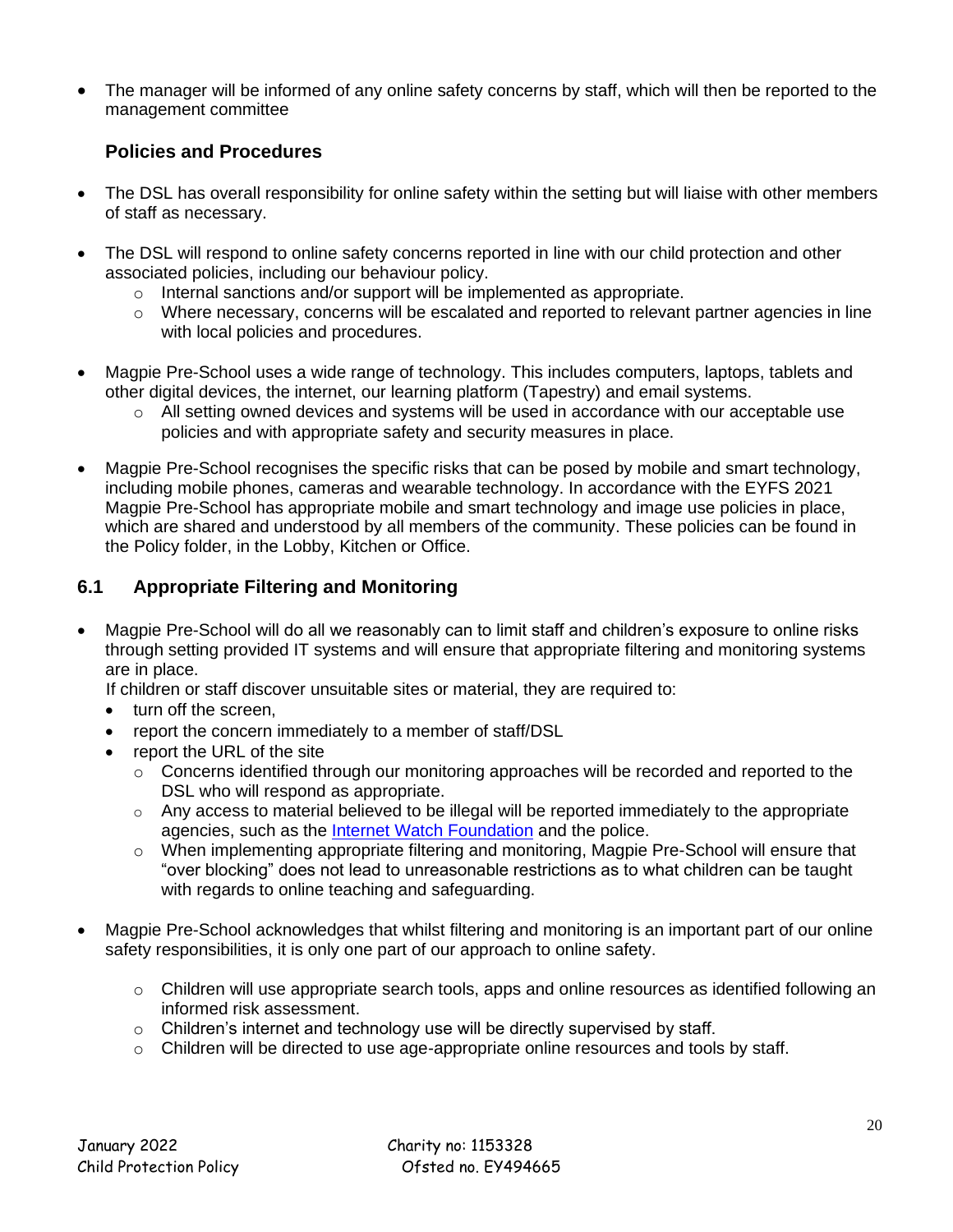## **6.2 Information Security and Access Management**

- Magpie Pre-School is responsible for ensuring an appropriate level of security protection procedures are in place, in order to safeguard our systems as well as staff and children. Further information can be found in the acceptable use policies and our online safety policy.
- Magpie Pre-School will review the effectiveness of these procedures periodically to keep up with evolving cyber-crime technologies.

# **6.3 Staff Training**

• Magpie Pre-School will ensure that all staff receive online safety training as part of induction and that ongoing online safety training and update for all staff will be integrated and considered as part of our overarching safeguarding approach.

# **6.4 Educating Learners**

• Magpie Pre-School will ensure a comprehensive response is in place to enable all children to learn about and manage online risks effectively as part of providing a broad and balanced age-appropriate curriculum.

# **6.5 Working with Parents/Carers**

- Magpie Pre-School will build a partnership approach to online safety and will support parents/carers to become aware and alert of the potential online benefits and risks for children by:
	- o providing information in our settings newsletters
	- o through existing communication channels (such as email),
	- o offering specific online safety information for parents/carers by leaflets.

# **7. Staff Engagement and Expectations**

## **7.1 Awareness, Induction and Training**

- All members of staff have been provided with a copy of part one of 'Keeping Children Safe in Education' 2021 which covers safeguarding information for staff.
	- o Setting management staff, including the DSL will read KCSIE in its entirety.
	- $\circ$  Setting management staff and all members of staff who work directly with children will read annex B.
	- $\circ$  All members of staff have signed to confirm that they have read and understood the national guidance shared with them. The signed copy is kept in the Policy Folder in the Office.
- The DSL will ensure that all new staff and volunteers receive safeguarding and child protection training, including information to ensure they are aware of the setting internal safeguarding processes, as part of their induction. This will be achieved by Safeguarding Training, e-learning, reading guidance and any other training set by Manager.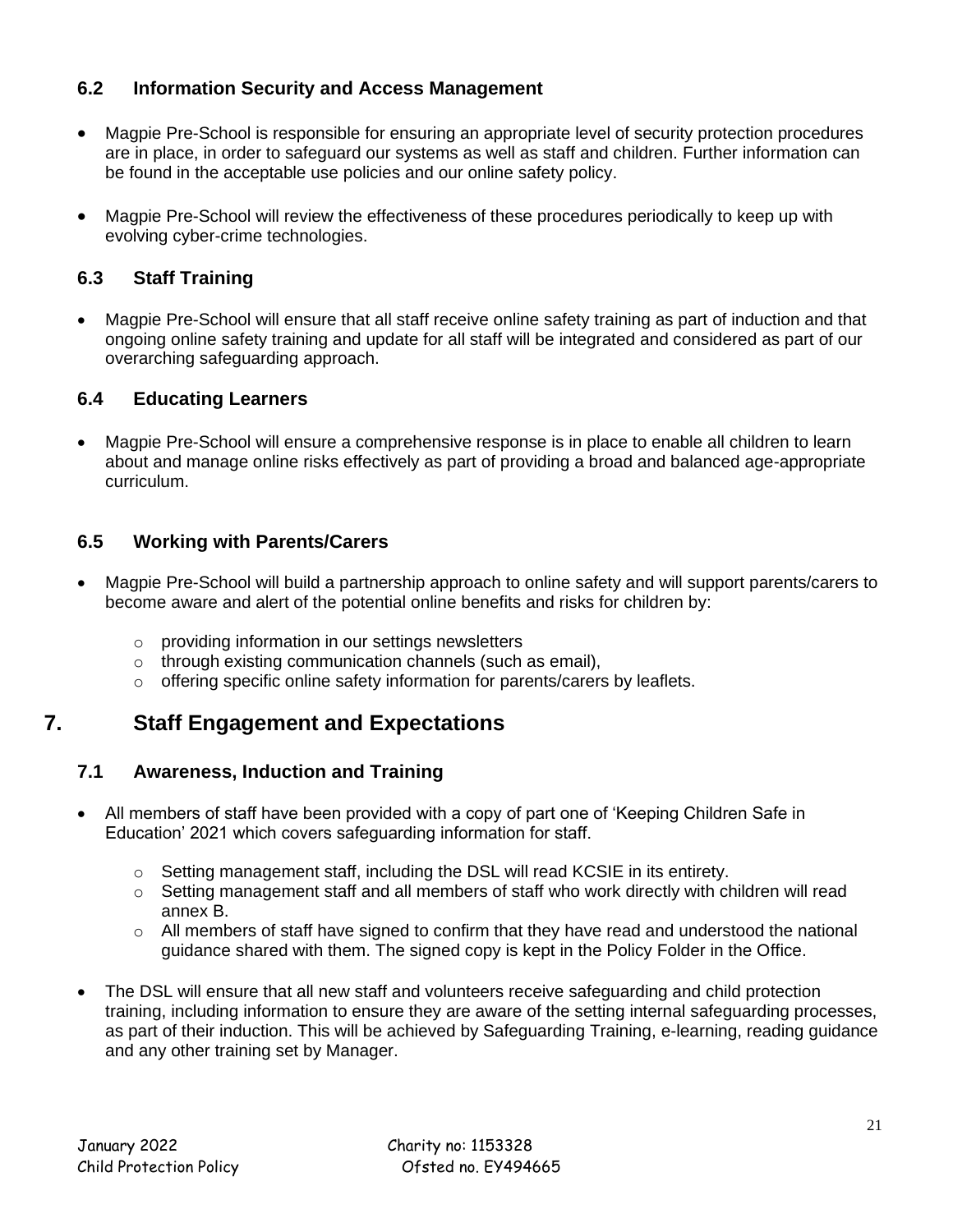- All staff members will receive appropriate child protection training (including online safety) to ensure they are aware of a range of safeguarding issues; this training will be updated at least annually.
- In addition to specific child protection training, all staff will receive regular safeguarding and child protection updates, at least annually, to provide them with relevant skills and knowledge to safeguard children effectively. This will be achieved by via email, staff meetings, leaflets.
- Staff will be encouraged to contribute to and shape setting safeguarding arrangements and child protection policies. This will be achieved by asking staff for their knowledge and experience and to input it into our policy, inviting staff input at meetings.

# **7.2 Safer Working Practice**

- All members of staff are required to work within our clear guidelines on safer working practice as outlined in our staff code of conduct.
- The DSL will ensure that all staff and volunteers have read the child protection policy and are aware of our expectations regarding safe and professional practice via the staff code of conduct and Acceptable Use Policy (AUP).
- Staff will be made aware of the setting behaviour management and physical intervention policies. Staff will manage behaviour effectively to ensure a good and safe educational environment and will have a clear understanding of the needs of all children. Physical interventions and/or use of reasonable force will be in line with our agreed policy and procedures and national guidance.
- All staff will be made aware of the professional risks associated with the use of social media and electronic communication (such as email, mobile phones, texting, social networking). Staff will adhere to relevant policies including code of conduct, mobile technology and social media policy and Acceptable Use Policies.

## **7.3 Supervision and Support**

- The induction process will include familiarisation with child protection responsibilities and procedures to be followed if members of staff have any concerns about a child's safety or welfare.
- The setting will ensure that members of staff are provided with appropriate supervision in accordance with the statutory requirements of Early Years Foundation Stage (EYFS) 2021.
- The Manager of Magpie Pre-School recognise regular, planned, and accountable supervision, which is a two-way process, offers support and develops the knowledge, skills and values of an individual, group or team. We see its purpose is to monitor the progress of professional practice and to help staff to improve the quality of the work they do, thus improving outcomes for children as well as achieving agreed objectives. Supervision also provides an opportunity to discuss sensitive issues including the safeguarding of children and any concerns raised about an individual or colleague's practice.
- The setting will ensure all members of staff and volunteers will receive regular and planned supervision sessions. Uninterrupted time will be set aside to ensure any supervision sessions effective for both practitioner and management to ensure that:
	- o All staff are competent to carry out their responsibilities for safeguarding and promoting the welfare of children
	- o All staff are supported by the DSL in their safeguarding role.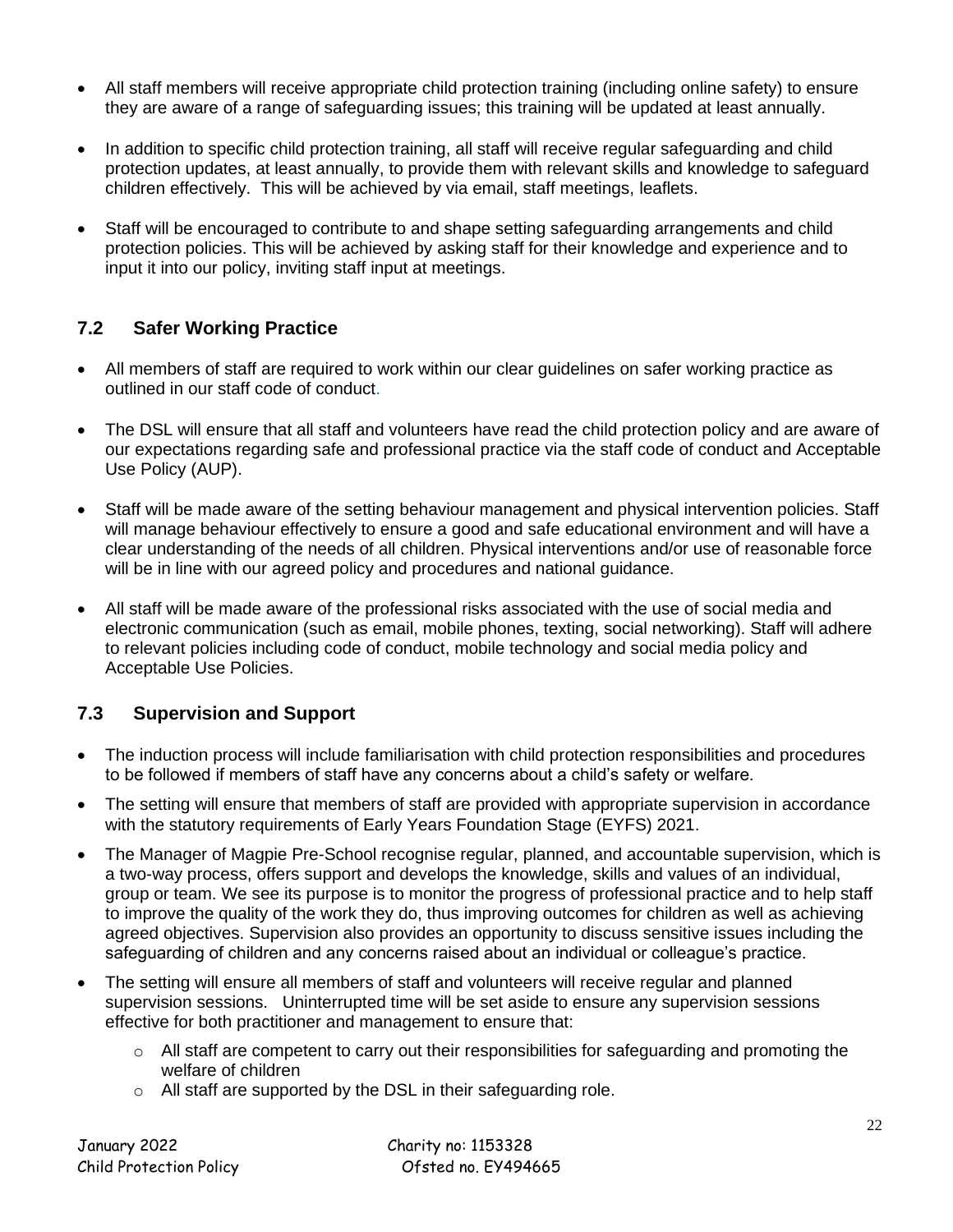- $\circ$  All members of staff have regular reviews of their own practice to ensure they improve over time.
- Any member of staff affected by issues arising from concerns for children's welfare or safety can seek support from the DSL.
- The DSL will also put staff in touch with outside agencies for professional support if they so wish. Staff can also approach organisations such as their Union, the Education Support Partnership or other similar organisations directly.

# **8. Safer Recruitment and Allegations**

# **8.1 Safer Recruitment and Safeguarding Checks**

- Magpie Pre-School is committed to ensure that they develop a safe culture and that all steps are taken to recruit staff and volunteers who are safe to work with children and staff.
- The Manager of Magpie Pre-School is responsible for ensuring that the setting follows safe recruitment processes outlined within guidance, including accurate maintenance of the staff records/Single Central Record (SCR). The SCR is a list of staff, volunteers and registered person/trustees/committee members and includes appropriate information which may include:
	- o Dates of recruitment
	- o References
	- o Identity checks
	- $\circ$  Criminal records check reference number, including date and details of person who completed it
	- o Eligibility to work in the UK checks
	- o Other essential key data.
- The setting will obtain an enhanced check by Disclosure and Barring Service (DBS) in respect of every person aged 16 and over (including for unsupervised volunteers, and supervised volunteers who provide personal care) who:
	- o works directly with children
	- $\circ$  works on the premises on which the childcare is provided (unless they do not work on the part of the premises where the childcare takes place, or do not work there at times when children are present).
- An additional check by the DBS (or checks if more than one country) will also be made for anyone who has lived or worked abroad.
- The Manager of Magpie Pre-School is responsible for ensuring that the setting adopts an application, vetting and recruitment process which places safeguarding at its center, regardless of employee or voluntary role.
- The Manager of Magpie Pre-School is responsible for ensuring that the setting follows safe recruitment processes outlined within guidance. At least one member of the interview panel must have completed safer recruitment training.
- The Manager of Magpie Pre-School is aware of the requirements to make appropriate checks regarding the disqualification status of all staff, including volunteers and temporary staff.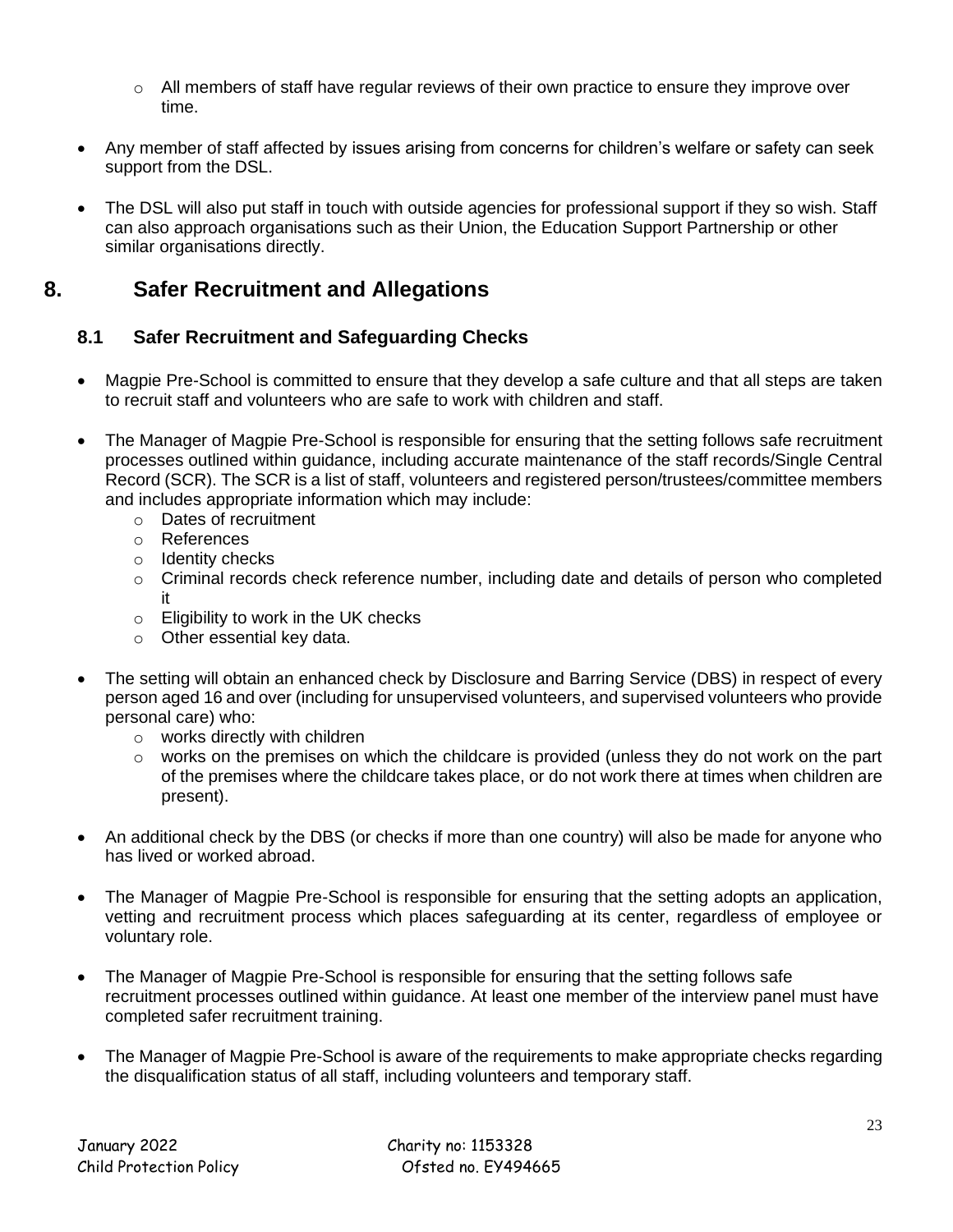- We advise all staff to disclose any reason that may affect their suitability to work with children including convictions, cautions, court orders, cautions and warnings.
- We will ensure that all staff and volunteers have read the code of conduct and understand that their behaviour and practice must be in line with it.

#### **8.2 Allegations made against/concerns raised in relation to staff and volunteers**

- Magpie Pre-School recognises that it is possible for any member of staff, including volunteers, contractors, agency and third-party staff (including supply staff) and visitors to behave in a way that:
	- $\circ$  Indicates they have harmed a child, or may have harmed a child
	- $\circ$  Means they have committed a criminal offence against or related to a child
	- $\circ$  behaved towards a child or children in a way that indicates he or she may pose a risk of harm to children or
	- $\circ$  behaved or may have behaved in a way that indicates they may not be suitable to work with children.
- In depth information regarding staff allegations can be found within our Procedures for Managing Allegations against Staff policy**.** This can be found in the Policy folder, kept in the Lobby, Kitchen and Office.
- As part of our approach to safeguarding, the setting adopts an open and transparent culture in which all concerns are dealt with promptly and appropriately. All staff and volunteers should feel able to raise concerns about poor or unsafe practice and potential failures in the setting safeguarding regime. The leadership team at Magpie Pre-School will take all concerns or allegations received seriously.
- Allegations should be referred immediately to the manager who will contact the [Local Authority](https://www.kscmp.org.uk/procedures/local-authority-designated-officer-lado)  [Designated Officer](https://www.kscmp.org.uk/procedures/local-authority-designated-officer-lado) (LADO) to agree further action to be taken in respect of the child and staff member. In the event of allegations of abuse being made against the manager, staff are advised that allegations should be reported to the next senior management or The Chairperson of the committee, who will contact the LADO.
- Where managers are unsure how to respond to a concern about a member of staff, advice will be sought via the [Local Authority Designated Officer](https://www.kscmp.org.uk/procedures/local-authority-designated-officer-lado) (LADO) Enquiry Line and/or the Education [Safeguarding Service.](https://www.theeducationpeople.org/our-expertise/safeguarding/safeguarding-contacts/)
- All members of staff are made aware of the settings Whistleblowing procedure. (Kept in the Policy folder, situated in the Lobby Kitchen or Office. It is a disciplinary offence not to report concerns about the conduct of a colleague that could place a child at risk.
- Staff can access the NSPCC whistleblowing helpline if they do not feel able to raise concerns regarding child protection failures internally. Staff can call 0800 028 0285 (8:00 AM to 8:00 PM Monday to Friday) or email [help@nspcc.org.uk.](mailto:help@nspcc.org.uk)
- Magpie Pre-School has a legal duty to refer to the Disclosure and Barring Service (DBS) anyone who has harmed, or poses a risk of harm, to a child, or if there is reason to believe the member of staff has committed one of a number of listed offences, and who has been removed from working (paid or unpaid) in regulated activity or would have been removed had they not left. The DBS will consider whether to bar the person.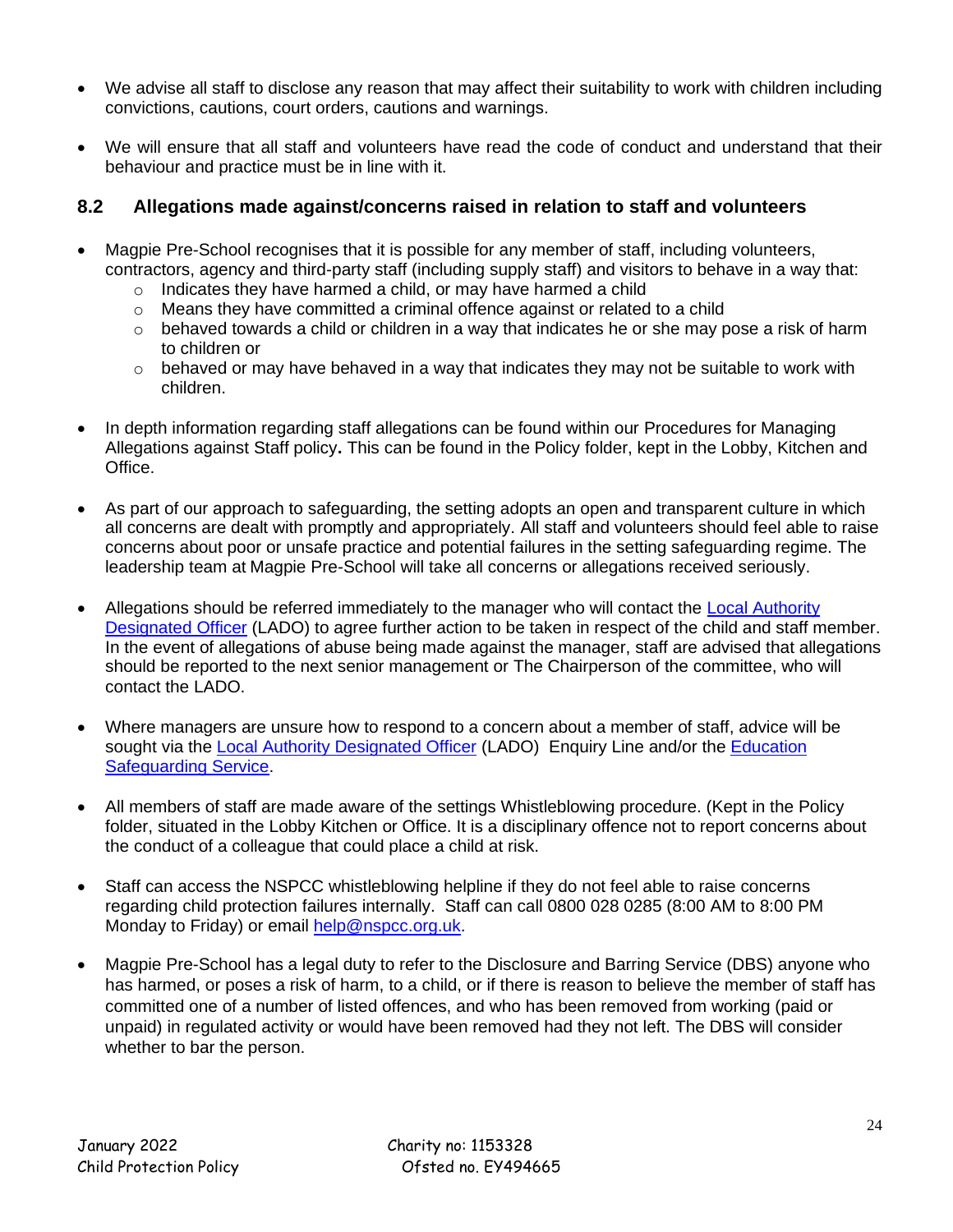• Magpie Pre-School have a duty to inform Ofsted of any allegations of serious harm or abuse by any person working, or looking after children at the setting (whether the allegations relate to harm or abuse committed at the setting or elsewhere). We will also notify Ofsted of the action taken in respect of the allegations. Notifications will be made as soon as is reasonably practicable, but at the latest within 14 days of the allegations being made and are aware that to not do so would be an offence.

# **9. Opportunities to teach safeguarding**

- Magpie Pre-School recognises that children learn best when they are healthy, safe, and secure, when their individual needs are met, and when they have positive relationships with the adults caring for them. Our setting will provide a welcoming, safe, and stimulating environment where children can enjoy learning and grow in confidence.
- We recognise that early year settings play an essential role in helping children to understand and identify the parameters of what is appropriate child and adult behaviour; what is 'safe'; to recognise when they and others close to them are not safe; and how to seek advice and support when they are concerned.
- Magpie Pre-School will provide age appropriate educational opportunities to enable early years children to develop self-awareness, self-esteem, social and emotional understanding, assertiveness, and decision making so that they have a range of contacts and strategies to ensure their own protection and understand the importance of protecting others, including online.
- Magpie Pre-School recognise that a one size fits all approach may not be appropriate for all children, and a more personalised or contextualised approach for more vulnerable children, victims of abuse and some SEND children might be needed.
- Systems have been established to support the empowerment of children to talk to a range of staff. Children at Magpie Pre-School will be listened to, heard and their concerns will be taken seriously and acted upon as appropriate.

# **10. Physical Safety**

• Staff will be made aware of the positive behaviour management and physical intervention policies*,* and any physical interventions and/or use of reasonable force must be in line with our agreed policy and procedures and national guidance.

# **10.1 The Use of Premises by Other Organisations**

• At Magpie Pre-School it is not permitted for separate organisations/bodies to provide services or activities using the setting facilities/premises

## **10.2 Site Security**

• All members of staff have a responsibility for maintaining awareness of buildings and grounds security and for reporting concerns that may come to light.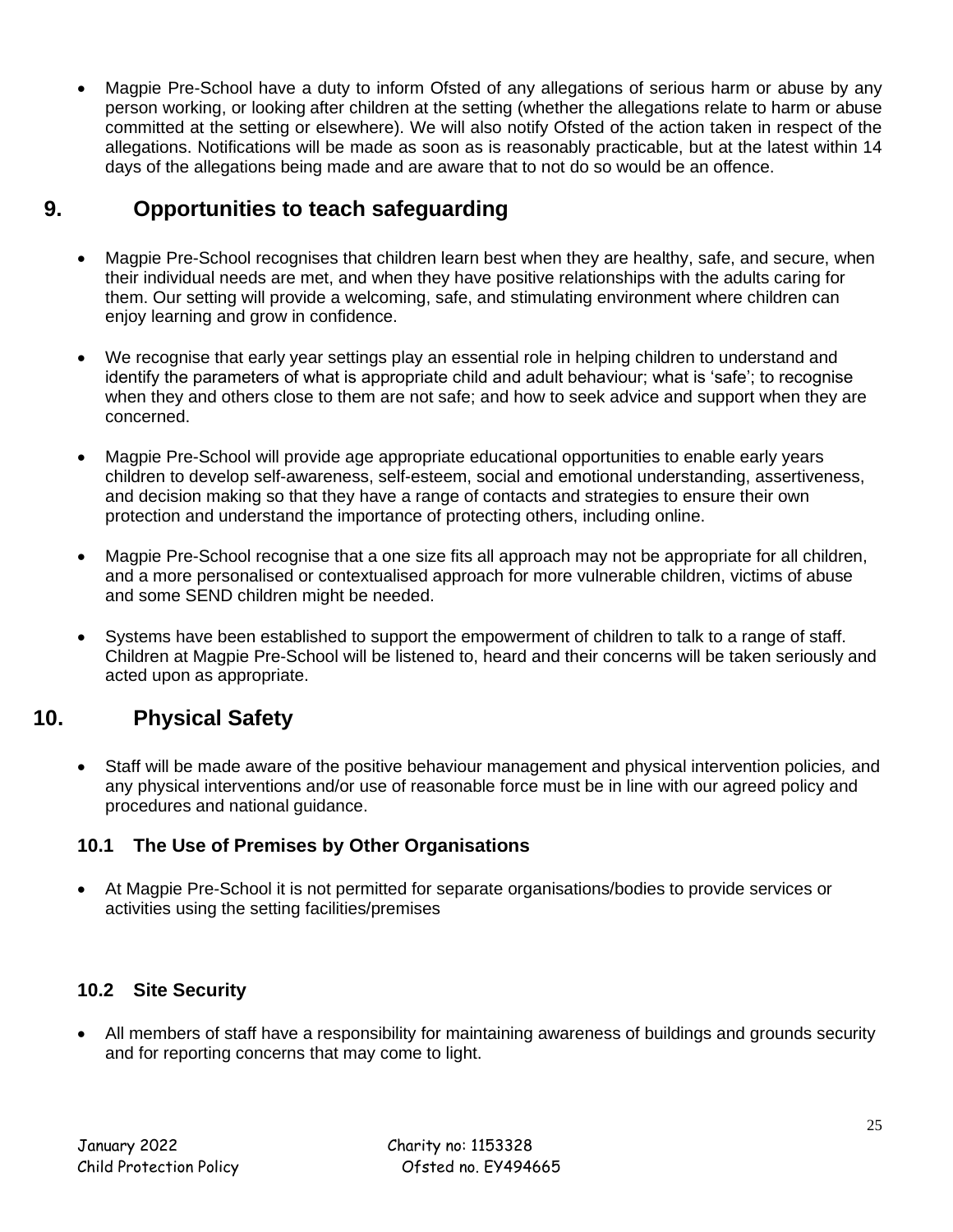- Appropriate checks will be undertaken in respect of visitors and volunteers coming into the setting as outlined within guidance. Visitors will be expected to, sign in and out in the visitors book and to be supervised at all times whilst on site.
- Staff and visitors will be expected to adhere to any safety arrangements implemented because of Covid-19 restrictions.
- Any individual who is not known or identifiable on site should be challenged for clarification and reassurance.
- Magpie Pre-School will not accept the behaviour of any individual (parent or other) that threatens security or leads others (child or adult) to feel unsafe. Such behaviour will be treated as a serious concern and may result in a decision to refuse access for that individual to the site.

# **11. Local Support**

• All members of staff in Magpie Pre-School are made aware of local support available.

#### • **Education Safeguarding Service**

- o **Area Safeguarding Advisor** 
	- **Marisa White** 03000 418794
	- **Swale Area office** 03000 418503 for advice on safeguarding issues.
	- [https://www.theeducationpeople.org/our-expertise/safeguarding/safeguarding](https://www.theeducationpeople.org/our-expertise/safeguarding/safeguarding-contacts/)[contacts/](https://www.theeducationpeople.org/our-expertise/safeguarding/safeguarding-contacts/)
- o **Online Safety in the Education Safeguarding Service**
	- 03000 415797
	- [esafetyofficer@theeducationpeople.org](mailto:esafetyofficer@theeducationpeople.org) (non-urgent issues only)
- o **Prevent Education Officer**
	- **Jill Allen –** 03000 413565. [jill.allen@kent.gov.uk](mailto:jill.allen@kent.gov.uk)
- **LADO Service**
	- o Telephone: 03000 410888
	- o Email: [kentchildrenslado@kent.gov.uk](mailto:kentchildrenslado@kent.gov.uk)
- **Integrated Children's Services** 
	- $\circ$  Front door: 03000 411111
	- o Out of Hours Number: 03000 419191
- **Kent Police**
	- $\circ$  101 or 999 if there is an immediate risk of harm
- **Kent Safeguarding Children Multi-Agency Partnership (KSCMP)**
	- o [kscmp@kent.gov.uk](mailto:kscmp@kent.gov.uk)
	- $O$  03000 421126
- **Adult Safeguarding**
	- $\circ$  Adult Social Care via 03000 41 61 61 (text relay 18001 03000 41 61 61) or email [social.services@kent.gov.uk](mailto:social.services@kent.gov.uk)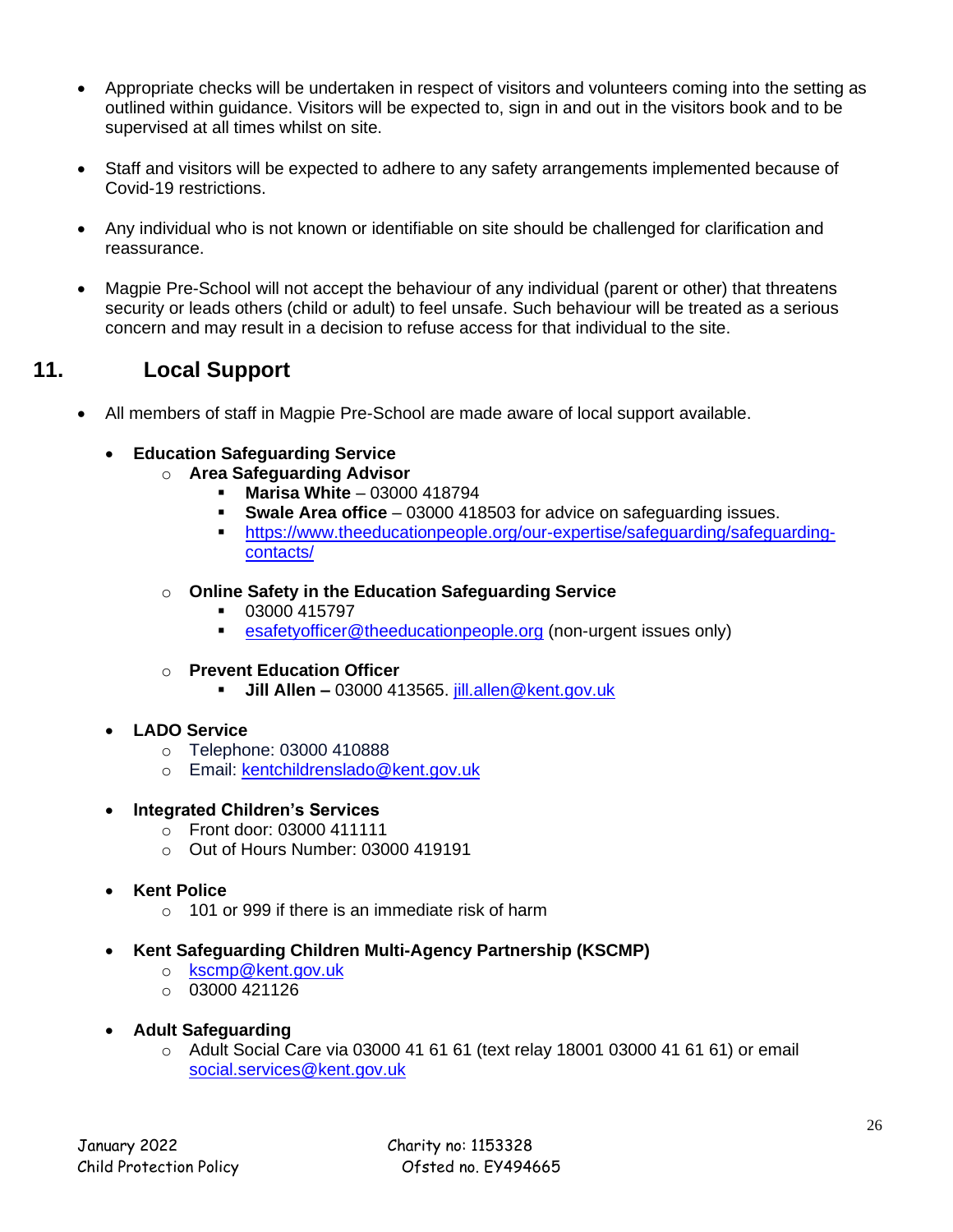# **Appendix 1: Categories of Abuse**

**All staff should be aware that abuse, neglect, and safeguarding issues are rarely standalone events that can be covered by one definition or label. In most cases multiple issues will overlap with one another.**

**Abuse:** a form of maltreatment of a child. Somebody may abuse or neglect a child by inflicting harm, or by failing to act to prevent harm. They may be abused by an adult or adults or another child or children. It should be noted that abuse can be carried out both on and offline and be perpetrated by men, women, and children.

**Sexual abuse:** involves forcing or enticing a child or young person to take part in sexual activities, not necessarily involving a high level of violence, whether or not the child is aware of what is happening. The activities may involve physical contact, including assault by penetration (for example rape or oral sex) or non-penetrative acts such as masturbation, kissing, rubbing, and touching outside of clothing. They may also include non-contact activities, such as involving children in looking at, or in the production of, sexual images, watching sexual activities, encouraging children to behave in sexually inappropriate ways, or grooming a child in preparation for abuse (including via the internet). Sexual abuse is not solely perpetrated by adult males. Women can also commit acts of sexual abuse, as can other children.

#### **Signs that MAY INDICATE Sexual Abuse**

- Sudden changes in behaviour and performance
- Displays of affection which are sexual and age inappropriate
- Self-harm, self-mutilation or attempts at suicide
- Alluding to secrets which they cannot reveal
- Tendency to cling or need constant reassurance
- Regression to younger behaviour for example thumb sucking, playing with discarded toys, acting like a baby
- Distrust of familiar adults e.g. anxiety of being left with relatives, a childminder or lodger
- Unexplained gifts or money
- Depression and withdrawal
- Fear of undressing for PE
- Sexually transmitted disease
- Fire setting

**Physical abuse**: a form of abuse which may involve hitting, shaking, throwing, poisoning, burning or scalding, drowning, suffocating or otherwise causing physical harm to a child. Physical harm may also be caused when a parent or carer fabricates the symptoms of, or deliberately induces, illness in a child.

#### **Signs that MAY INDICATE physical abuse**

- Bruises and abrasions around the face
- Damage or injury around the mouth
- Bi-lateral injuries such as two bruised eyes
- Bruising to soft area of the face such as the cheeks
- Fingertip bruising to the front or back of torso
- Bite marks
- Burns or scalds (unusual patterns and spread of injuries)
- Deep contact burns such as cigarette burns
- Injuries suggesting beatings (strap marks, welts)
- Covering arms and legs even when hot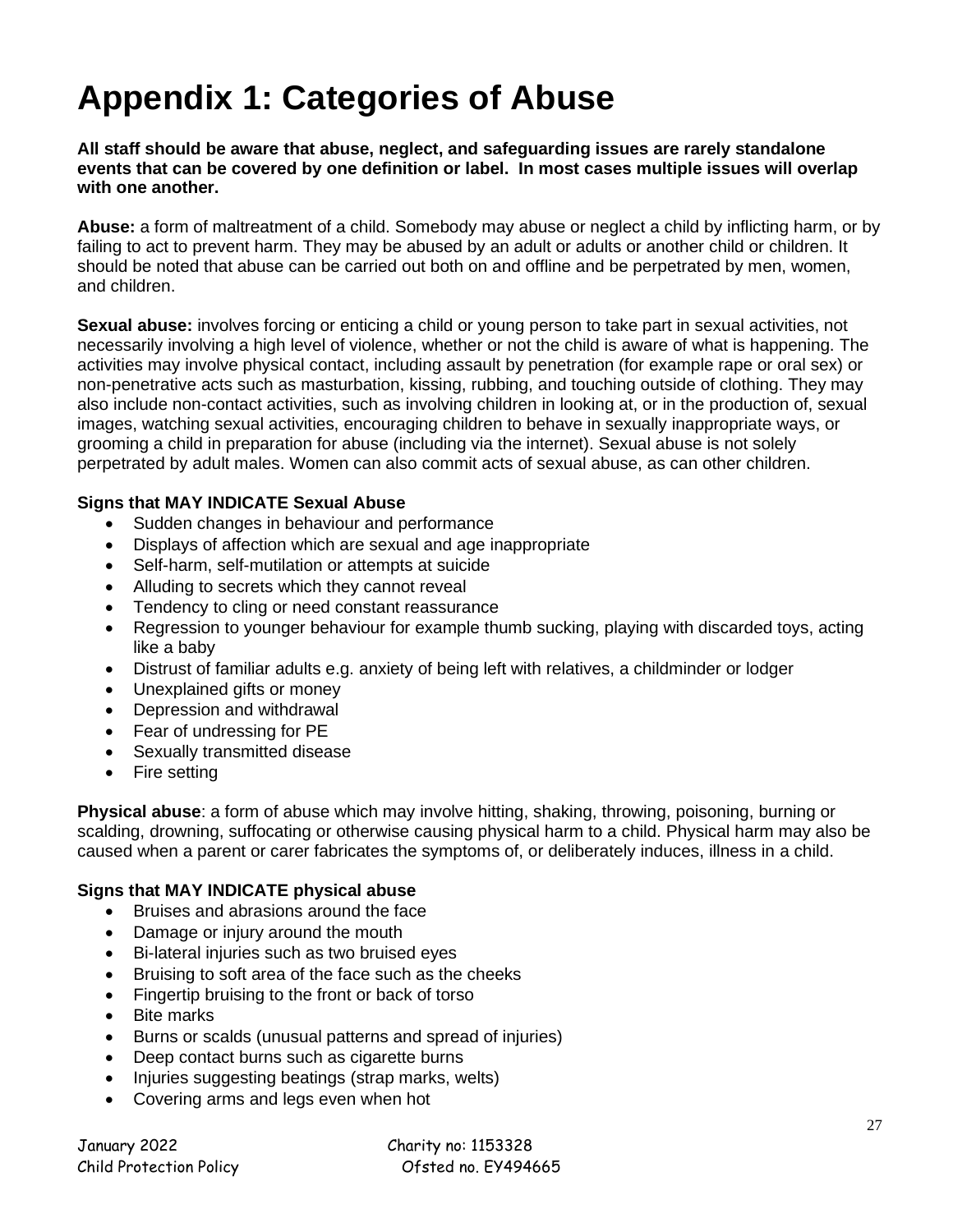- Aggressive behaviour or severe temper outbursts.
- Injuries need to be accounted for. Inadequate, inconsistent, or excessively plausible explanations or a delay in seeking treatment should signal concern.

**Emotional abuse:** the persistent emotional maltreatment of a child such as to cause severe and adverse effects on the child's emotional development. It may involve conveying to a child that they are worthless or unloved, inadequate, or valued only insofar as they meet the needs of another person. It may include not giving the child opportunities to express their views, deliberately silencing them or 'making fun' of what they say or how they communicate. It may feature age or developmentally inappropriate expectations being imposed on children. These may include interactions that are beyond a child's developmental capability as well as overprotection and limitation of exploration and learning, or preventing the child participating in normal social interaction. It may involve seeing or hearing the ill-treatment of another. It may involve serious bullying (including cyberbullying), causing children frequently to feel frightened or in danger, or the exploitation or corruption of children. Some level of emotional abuse is involved in all types of maltreatment of a child, although it may occur alone.

#### **Signs that MAY INDICATE emotional abuse**

- Over reaction to mistakes
- Lack of self-confidence/esteem
- Sudden speech disorders
- Self-harming
- Eating Disorders
- Extremes of passivity and/or aggression
- Compulsive stealing
- Drug, alcohol, solvent abuse
- Fear of parents being contacted
- Unwillingness or inability to play
- Excessive need for approval, attention, and affection

**Neglect:** the persistent failure to meet a child's basic physical and/or psychological needs, likely to result in the serious impairment of the child's health or development. Neglect may occur during pregnancy as a result of maternal substance abuse. Once a child is born, neglect may involve a parent or carer failing to: provide adequate food, clothing, and shelter (including exclusion from home or abandonment); protect a child from physical and emotional harm or danger; ensure adequate supervision (including the use of inadequate care-givers); or ensure access to appropriate medical care or treatment. It may also include neglect of, or unresponsiveness to, a child's basic emotional needs.

#### **Signs that MAY INDICATE neglect.**

- Constant hunger
- Poor personal hygiene
- Constant tiredness
- Inadequate clothing
- Frequent lateness or non-attendance
- Untreated medical problems
- Poor relationship with peers
- Compulsive stealing and scavenging
- Rocking, hair twisting and thumb sucking
- Running away
- Loss of weight or being constantly underweight
- Low self esteem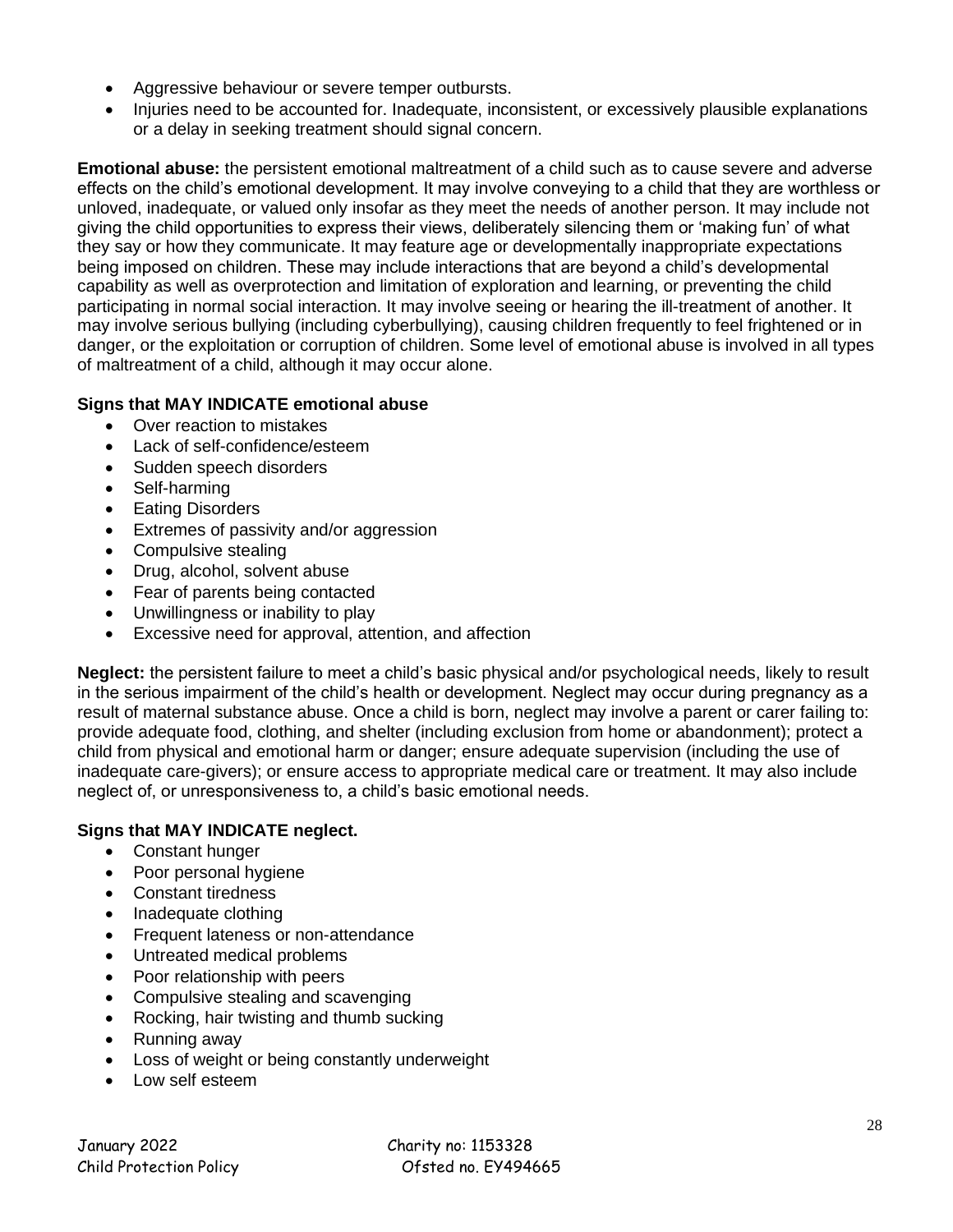# **Appendix 2: Support Organisations**

**Relevant local links should be added, and additional links can also be found in KCSIE 2021 Annex B and D.**

#### **NSPCC 'Report Abuse in Education' Helpline**

• [0800 136 663](tel:0800%20136%20663) or [help@nspcc.org.uk](mailto:help@nspcc.org.uk)

#### **National Organisations**

- NSPCC: [www.nspcc.org.uk](http://www.nspcc.org.uk/)
- Barnardo's: [www.barnardos.org.uk](http://www.barnardos.org.uk/)
- Action for Children: [www.actionforchildren.org.uk](http://www.actionforchildren.org.uk/)
- Children's Society: [www.childrenssociety.org.uk](http://www.childrenssociety.org.uk/)

#### **Support for Staff**

- Education Support Partnership: [www.educationsupportpartnership.org.uk](http://www.educationsupportpartnership.org.uk/)
- Professional Online Safety Helpline: [www.saferinternet.org.uk/helpline](http://www.saferinternet.org.uk/helpline)

#### **Support for Learners**

- ChildLine: [www.childline.org.uk](http://www.childline.org.uk/)
- Papyrus: [www.papyrus-uk.org](http://www.papyrus-uk.org/)
- The Mix: [www.themix.org.uk](http://www.themix.org.uk/)
- Shout: [www.giveusashout.org](http://www.giveusashout.org/)
- Fearless: [www.fearless.org](http://www.fearless.org/)
- Victim Support: [www.victimsupport.org.uk](http://www.victimsupport.org.uk/)

#### **Support for Adults**

- Family Lives: [www.familylives.org.uk](http://www.familylives.org.uk/)
- Crime Stoppers: [www.crimestoppers-uk.org](http://www.crimestoppers-uk.org/)
- Victim Support: [www.victimsupport.org.uk](http://www.victimsupport.org.uk/)
- The Samaritans: [www.samaritans.org](http://www.samaritans.org/)
- NAPAC (National Association for People Abused in Childhood): www.[napac.org.uk](https://napac.org.uk/)
- MOSAC: [www.mosac.org.uk](http://www.mosac.org.uk/)
- Action Fraud: [www.actionfraud.police.uk](http://www.actionfraud.police.uk/)
- Shout: [www.giveusashout.org](http://www.giveusashout.org/)
- Advice now: www.advicenow.org.uk

#### **Support for Learning Disabilities**

- Respond: [www.respond.org.uk](http://www.respond.org.uk/)
- Mencap: [www.mencap.org.uk](http://www.mencap.org.uk/)
- Council for Disabled Children: [https://councilfordisabledchildren.org.uk](https://councilfordisabledchildren.org.uk/)

#### **Contextual Safeguarding Network**

• <https://contextualsafeguarding.org.uk/>

#### **Kent Resilience Hub**

• <https://kentresiliencehub.org.uk/>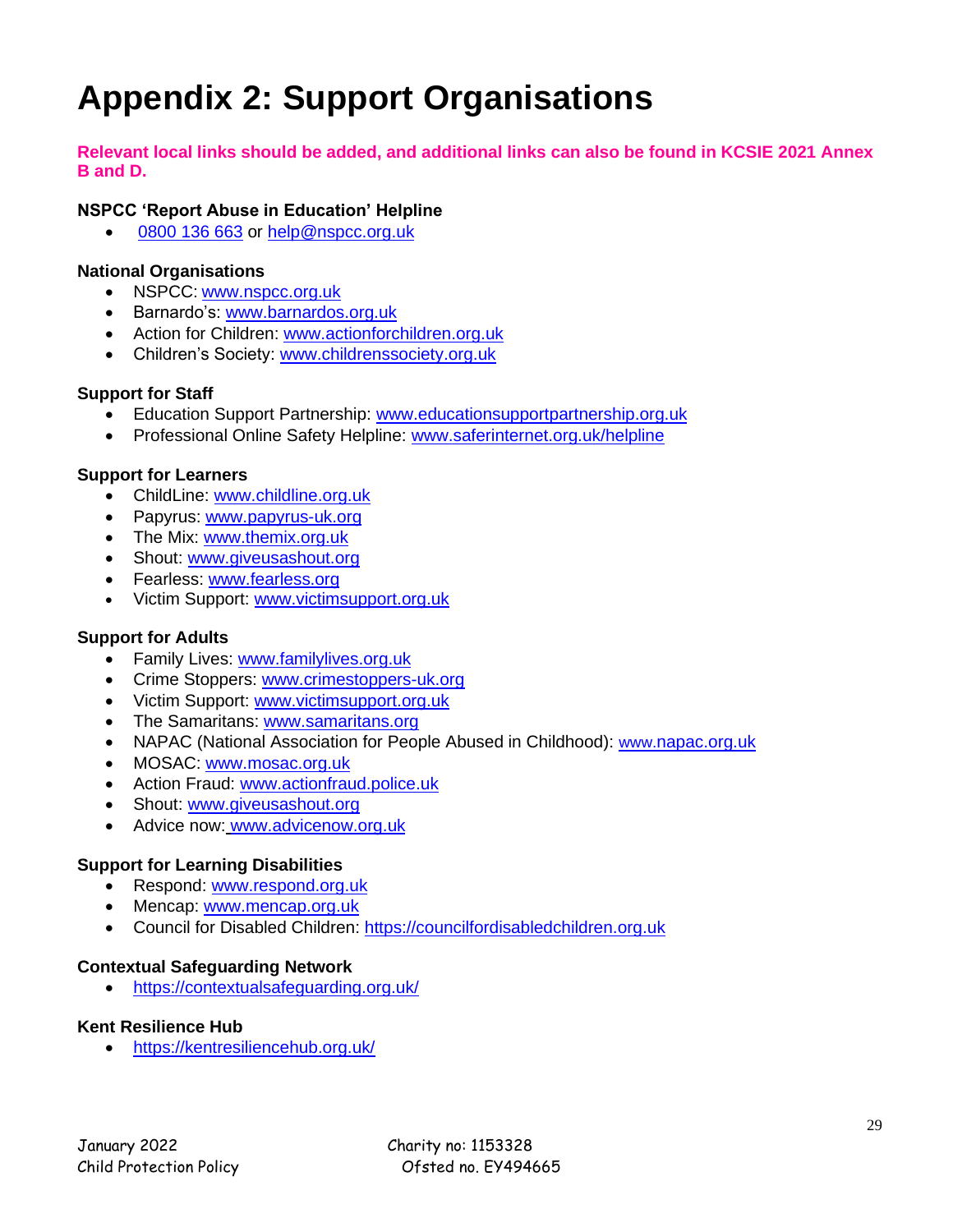#### **Substance Misuse**

- We are with you (formerly Addaction): [www.wearewithyou.org.uk/services/kent-for-young-people/](http://www.wearewithyou.org.uk/services/kent-for-young-people/)
- Talk to Frank: [www.talktofrank.com](http://www.talktofrank.com/)

#### **Domestic Abuse**

- Domestic abuse services: [www.domesticabuseservices.org.uk](http://www.domesticabuseservices.org.uk/)
- Refuge: [www.refuge.org.uk](http://www.refuge.org.uk/)
- Women's Aid: [www.womensaid.org.uk](http://www.womensaid.org.uk/)
- Men's Advice Line: [www.mensadviceline.org.uk](http://www.mensadviceline.org.uk/)
- Mankind: [www.mankindcounselling.org.uk](http://www.mankindcounselling.org.uk/)
- National Domestic Abuse Helpline: [www.nationaldahelpline.org.uk](http://www.nationaldahelpline.org.uk/)
- Respect Phoneline: [https://respectphoneline.org.uk](https://respectphoneline.org.uk/)

#### **Criminal and Sexual Exploitation**

- National Crime Agency: [www.nationalcrimeagency.gov.uk/who-we-are](http://www.nationalcrimeagency.gov.uk/who-we-are)
- It's not okay: [www.itsnotokay.co.uk](http://www.itsnotokay.co.uk/)
- NWG Network: [www.nwgnetwork.org](http://www.nwgnetwork.org/)

#### **Honour Based Abuse**

- Forced Marriage Unit: [www.gov.uk/guidance/forced-marriage](http://www.gov.uk/guidance/forced-marriage)
- FGM Factsheet: [https://assets.publishing.service.gov.uk/government/uploads/system/uploads/attachment\\_data/file/](https://assets.publishing.service.gov.uk/government/uploads/system/uploads/attachment_data/file/496415/6_1639_HO_SP_FGM_mandatory_reporting_Fact_sheet_Web.pdf) [496415/6\\_1639\\_HO\\_SP\\_FGM\\_mandatory\\_reporting\\_Fact\\_sheet\\_Web.pdf](https://assets.publishing.service.gov.uk/government/uploads/system/uploads/attachment_data/file/496415/6_1639_HO_SP_FGM_mandatory_reporting_Fact_sheet_Web.pdf)
- Mandatory reporting of female genital mutilation: procedural information: [www.gov.uk/government/publications/mandatory-reporting-of-female-genital-mutilation-procedural](http://www.gov.uk/government/publications/mandatory-reporting-of-female-genital-mutilation-procedural-information)[information](http://www.gov.uk/government/publications/mandatory-reporting-of-female-genital-mutilation-procedural-information)

#### **Peer on Peer abuse, including bullying, sexual violence and harassment**

- Rape Crisis: [https://rapecrisis.org.uk](https://rapecrisis.org.uk/)
- Brook: [www.brook.org.uk](http://www.brook.org.uk/)
- Disrespect Nobody: [www.disrespectnobody.co.uk](http://www.disrespectnobody.co.uk/)
- Upskirting know your rights: [www.gov.uk/government/news/upskirting-know-your-rights](http://www.gov.uk/government/news/upskirting-know-your-rights)
- Lucy Faithfull Foundation: [www.lucyfaithfull.org.uk](http://www.lucyfaithfull.org.uk/)
- Stop it Now! [www.stopitnow.org.uk](http://www.stopitnow.org.uk/)
- Parents Protect: [www.parentsprotect.co.uk](http://www.parentsprotect.co.uk/)
- Anti-Bullying Alliance: [www.anti-bullyingalliance.org.uk](http://www.anti-bullyingalliance.org.uk/)
- Diana Award: [www.antibullyingpro.com/](http://www.antibullyingpro.com/)
- Bullying UK: [www.bullying.co.uk](http://www.bullying.co.uk/)
- Kidscape: [www.kidscape.org.uk](http://www.kidscape.org.uk/)

#### **Online Safety**

- CEOP: [www.ceop.police.uk](http://www.ceop.police.uk/)
- Internet Watch Foundation (IWF): [www.iwf.org.uk](http://www.iwf.org.uk/)
- Think U Know: [www.thinkuknow.co.uk](http://www.thinkuknow.co.uk/)
- Childnet: [www.childnet.com](http://www.childnet.com/)
- UK Safer Internet Centre: [www.saferinternet.org.uk](http://www.saferinternet.org.uk/)
- Report Harmful Content: [https://reportharmfulcontent.com](https://reportharmfulcontent.com/)
- Marie Collins Foundation: [www.mariecollinsfoundation.org.uk](http://www.mariecollinsfoundation.org.uk/)
- Internet Matters: [www.internetmatters.org](http://www.internetmatters.org/)
- NSPCC: [www.nspcc.org.uk/onlinesafety](http://www.nspcc.org.uk/onlinesafety) and [www.net-aware.org.uk](http://www.net-aware.org.uk/)
- Get Safe Online: [www.getsafeonline.org](https://www.getsafeonline.org/)